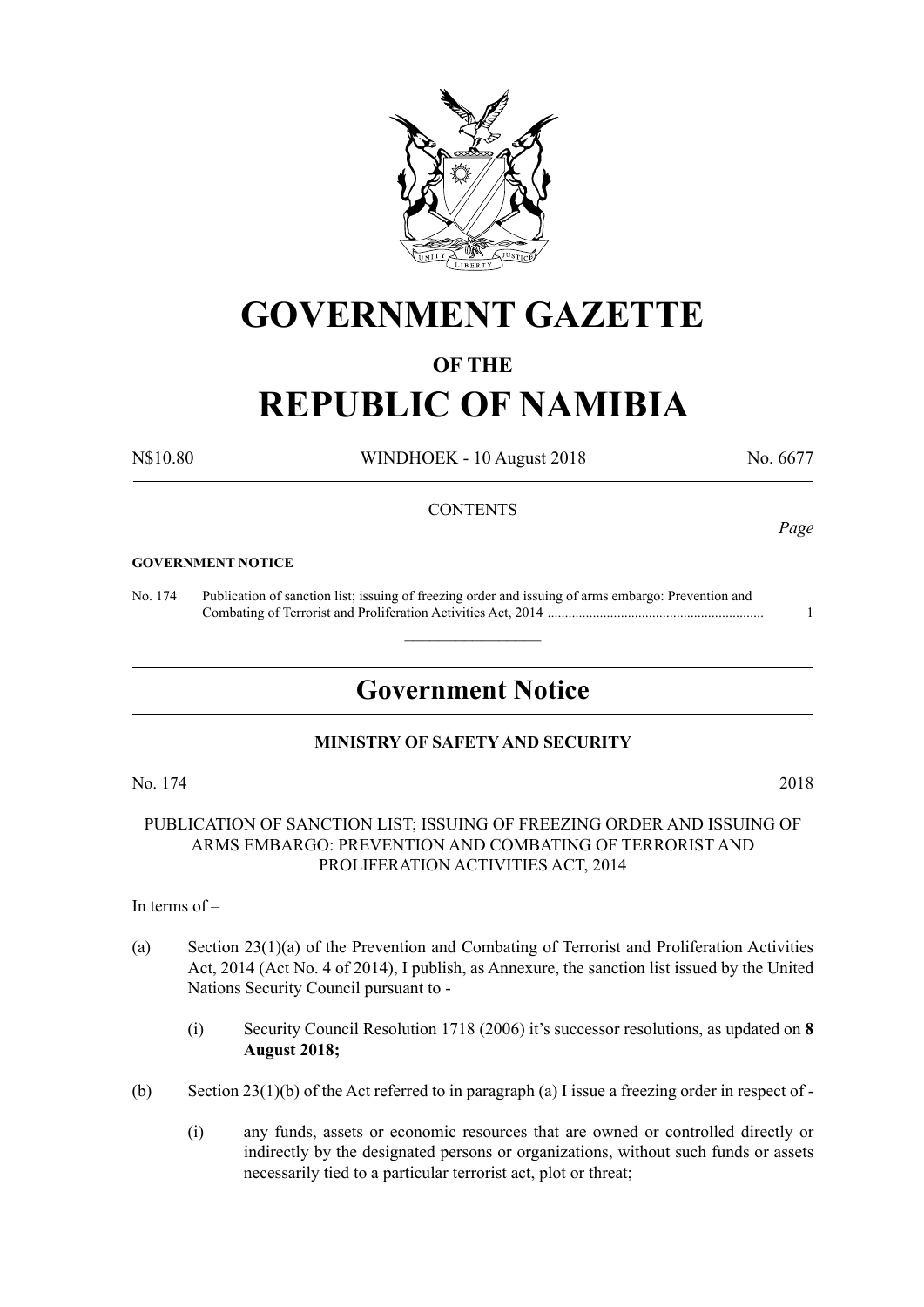- (ii) all funds, assets or economic resources that are wholly or jointly owned or controlled, directly or indirectly by the designated persons or organizations;
- (iii) funds, assets or economic resources derived or generated from funds or other assets; owned or controlled, directly or indirectly by the designated persons or organizations, including interests that may accrue to such funds or other assets;
- (iv) funds, other assets or economic resources of persons or organisations acting on behalf of or at the direction of the designated persons or organisations; or
- (v) any funds or assets held in a bank account as well as any additions that may come into such account after the initial or successive freezing.
- (c) Section 27(1) of the Prevention and Combating of Terrorist and Proliferation Activities Act, 2014 (Act No. 4 of 2014) I issue an arms embargo preventing the direct or indirect supply, sale, brokering or transfer to designated persons, organizations or countries of all types of arms and related materials -
	- (i) by Namibian citizens or residents of Namibia;
	- (ii) by Namibian citizens outside Namibia;
	- (iii) using Namibian flagged vessels or aircraft or aircraft registered in Namibia.

## **C. Namoloh Minister of Safety and Security** Windhoek, 10 August 2018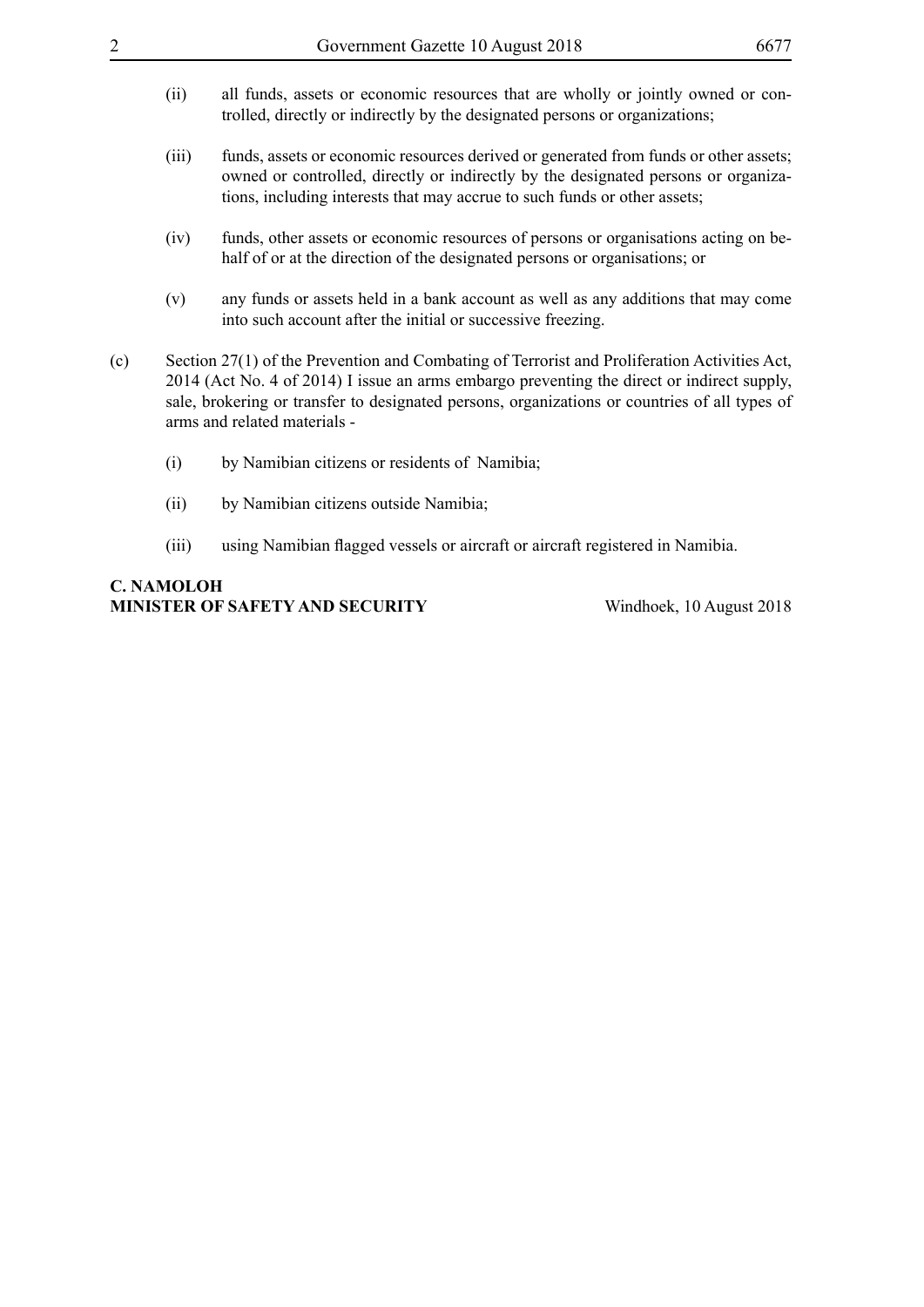## **ANNEXURE**



**The List established and maintained pursuant to Security Council res. 1718 (2006)**

#### **Generated on: 9 August 2018**

"Generated on refers to the date on which the user accessed the list and not the last date of substantive update to the list. Information on the substantive list updates are provided on the Council / Committee's website."

#### **Composition of the List**

The list consists of the two sections specified below: **A. Individuals**

#### **B. Entities and other groups**

Information about de-listing may be found at: https://www.un.org/sc/suborg/en/ombudsperson (for res. 1267) https://www.un.org/sc/suborg/en/sanctions/delisting (for other Committees) https://www.un.org/en/sc/2231/list.shtml (for res. 2231)

#### **A. Individuals**

## **KPi.033 Name:** 1: RI 2: WON HO 3: 4: na

**Title:** na **Designation:** DPRK Ministry of State Security Official **DOB:** 17 Jul. 1964 **POB:** na **Good quality a.k.a.:** na **Low quality a.k.a.:** na **Nationality:** Democratic People's Republic of Korea **Passport no:** 381310014 **National identification no:** na **Address:** na **Listed on:** 30 Nov. 2016 **Other information:** Ri Won Ho is a DPRK Ministry of State Security Official stationed in Syria supporting KOMID.

#### **KPi.037 Name:** 1: CHANG 2: CHANG HA 3: 4: na

**Title:** na **Designation:** President of the Second Academy of Natural Sciences (SANS) **DOB:** 10 Jan. 1964 **POB:** na **Good quality a.k.a.:** Jang Chang Ha **Low quality a.k.a.:** na **Nationality:** Democratic People's Republic of Korea **Passport no:** na **National identification no:** na **Address:** na **Listed on:** 30 Nov. 2016 **Other information:**

#### **KPi.038 Name:** 1: CHO 2: CHUN RYONG 3: 4: na

**Title:** na **Designation:** Chairman of the Second Economic Committee (SEC) **DOB:** 4 Apr. 1960 **POB:** na **Good quality a.k.a.:** Jo Chun Ryong **Low quality a.k.a.:** na **Nationality:** Democratic People's Republic of Korea **Passport no:** na **National identification no:** na **Address:** na **Listed on:** 30 Nov. 2016 **Other information:**

#### **KPi.034 Name:** 1: JO 2: YONG CHOL 3: 4: na

**Title:** na **Designation:** DPRK Ministry of State Security Official **DOB:** 30 Sep. 1973 **POB:** na **Good quality a.k.a.:** Cho Yong Chol **Low quality a.k.a.:** na **Nationality:** Democratic People's Republic of Korea **Passport no:** na **National identification no:** na **Address:** na **Listed on:** 30 Nov. 2016 **Other information:** Jo Yong Chol is a DPRK Ministry of State Security Official stationed in Syria supporting KOMID.

#### **KPi.035 Name:** 1: KIM 2: CHOL SAM 3: 4: na

**Title:** na **Designation:** Representative for Daedong Credit Bank (DCB) **DOB:** 11 Mar. 1971 **POB:** na **Good quality a.k.a.:** na **Low quality a.k.a.:** na **Nationality:** Democratic People's Republic of Korea **Passport no:** na **National identification no:** na **Address:** na **Listed on:** 30 Nov. 2016 **Other information:** Kim Chol Sam is a representative for Daedong Credit Bank (DCB) who has been involved in managing transactions on behalf of DCB Finance Limited. As an overseas-based representative of DCB, it is suspected that Kim Chol Sam has facilitated transactions worth hundreds of thousands of dollars and likely managed millions of dollars in DPRK related accounts with potential links to nuclear/missile programs.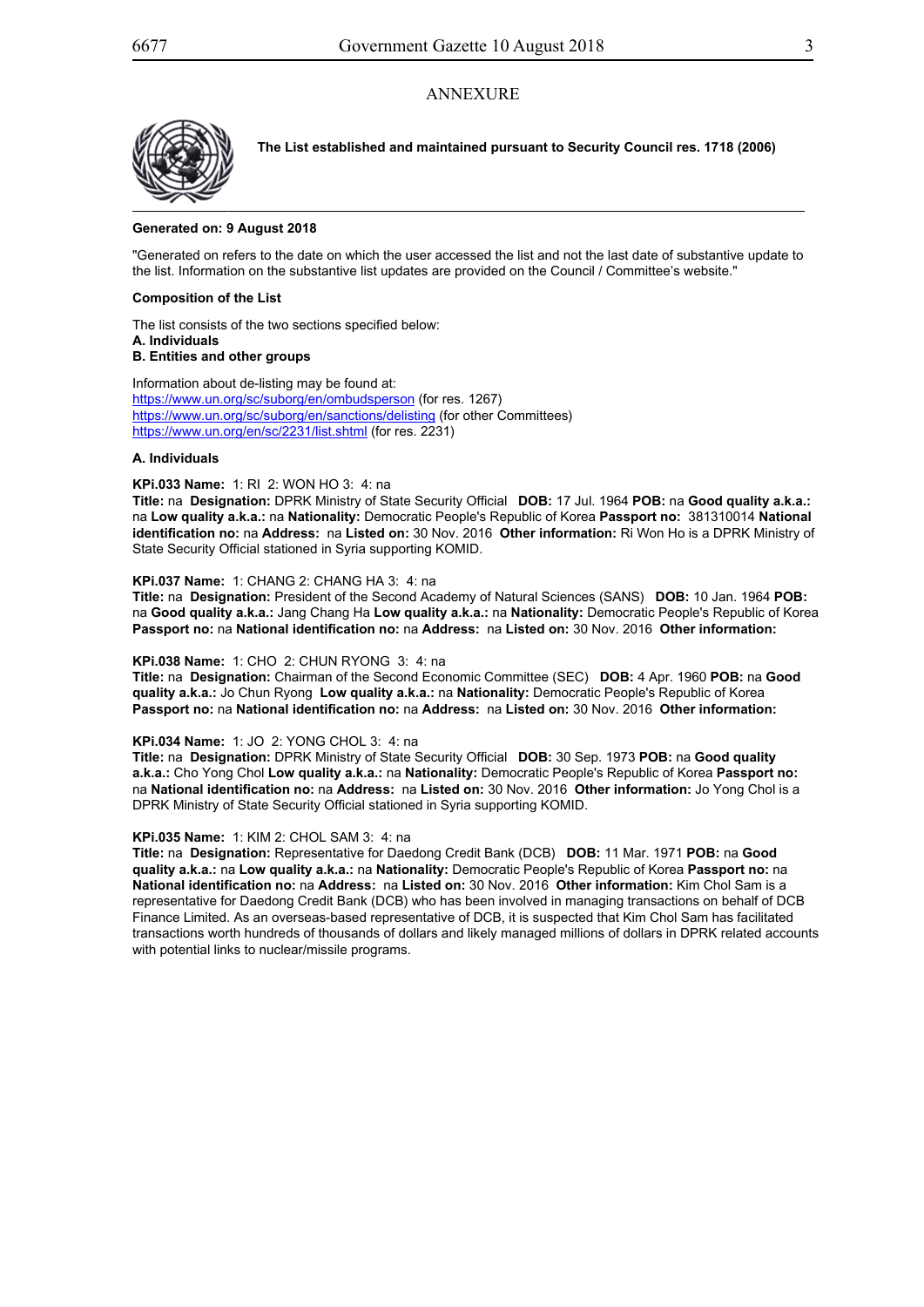Energy Industry.

## **KPi.031 Name:** 1: SON 2: JONG HYOK 3: 4: na

**Title:** na **Designation:** na **DOB:** 20 May 1980 **POB:** na **Good quality a.k.a.:** Son Min **Low quality a.k.a.:** na **Nationality:** Democratic People's Republic of Korea **Passport no:** na **National identification no:** na **Address:** na **Listed on:** 30 Nov. 2016 **Other information:** Son Jong Hyok is a KOMID official that has conducted business in Sudan on behalf of KOMID's interests.

#### **KPi.039 Name:** 1: SON 2: MUN SAN 3: 4: na

**Title:** na **Designation:** Director-General of the External Affairs Bureau of the General Bureau of Atomic Energy (GBAE) **DOB:** 23 Jan. 1951 **POB:** na **Good quality a.k.a.:** na **Low quality a.k.a.:** na **Nationality:** Democratic People's Republic of Korea **Passport no:** na **National identification no:** na **Address:** na **Listed on:** 30 Nov. 2016 **Other information:**

#### **KPi.016 Name:** 1: JANG 2: BOM SU 3: na 4: na

**Title:** na **Designation:** Tanchon Commercial Bank Representative in Syria **DOB:** 15 Apr. 1957 **POB:** na **Good quality a.k.a.: a)** Jang Pom Su **b)** Jang Hyon U born 22 Feb. 1958 **Low quality a.k.a.:** na **Nationality:** Democratic People's Republic of Korea **Passport no:** na **National identification no:** na **Address:** na **Listed on:** 2 Mar. 2016 (amended on 5 Aug. 2017) **Other information:** Pursuant to Resolution 2371(2017) the Security Council added the following information: New AKA: Jang Hyon U with date of birth 22 February 1958 and diplomatic passport number 836110034, which expires on 1 January 2020.

#### **KPi.073 Name:** 1: PAK 2: BONG NAM 3: na 4: na

**Title:** na **Designation:** Pak Bong Nam is an overseas Ilsim International Bank representative **DOB:** 6 May 1969 **POB:** na **Good quality a.k.a.: a)** Lui Wai Ming **b)** Pak Pong Nam **c)** Pak Pong-nam **Low quality a.k.a.:** na **Nationality:** Democratic People's Republic of Korea **Passport no:** na **National identification no:** na **Address:** na **Listed on:** 22 Dec. 2017 **Other information:** Gender: male

#### **KPi.047 Name:** 1: MIN 2: BYONG CHOL 3: na 4: na

**Title:** na **Designation:** Member of the Worker's Party of Korea's Organization and Guidance Department, which directs key personnel appointments for the Workers' Party of Korea and the DPRK's military **DOB:** 10 Aug. 1948 **POB:** na **Good quality a.k.a.: a)** Min Pyo'ng-ch'o'l **b)** Min Byong-chol **c)** Min Byong Chun **Low quality a.k.a.:** na **Nationality:** Democratic People's Republic of Korea **Passport no:** na **National identification no:** na **Address:** Democratic People's Republic of Korea Listed on: 2 Jun. 2017 Other information: Gender: male

#### **KPi.011 Name:** 1: KO 2: CH'O'L-CHAE 3: na 4: na

Page 2 of 21 goods and equipment related to ballistic missiles and conventional weapons. **Title:** na **Designation:** Deputy Chief Representative for the Korea Mining Development Trading Corporation (KOMID) **DOB:** na **POB:** na **Good quality a.k.a.:** na **Low quality a.k.a.:** na **Nationality:** Democratic People's Republic of Korea **Passport no:** na **National identification no:** na **Address:** na **Listed on:** 7 Mar. 2013 **Other information:** Deputy Chief Representative for the Korea Mining Development Trading Corporation (KOMID). The KOMID was designated by the Committee in April 2009 and is the DPRK's primary arms dealer and main exporter of

#### **KPi.006 Name:** 1: PAEK 2: CHANG-HO 3: na 4: na

**Title:** na **Designation:** Senior official and head of the satellite control center of Korean Committee for Space Technology **DOB:** 18 Jun. 1964 **POB:** Kaesong, Democratic People's Republic of Korea **Good quality a.k.a.: a)** Pak Chang-Ho **b)** Paek Ch'ang-Ho **Low quality a.k.a.:** na **Nationality:** Democratic People's Republic of Korea **Passport no:** 381420754, issued on 7 Dec. 2011 (Expires on 7 Dec. 2016) **National identification no:** na **Address:** na **Listed on:** 22 Jan. 2013 **Other information:** Senior official and head of the satellite control center of Korean Committee for Space Technology.

#### **KPi.010 Name:** 1: YO'N 2: CHO'NG NAM 3: na 4: na

**Title:** na **Designation:** Chief Representative for the Korea Mining Development Trading Corporation (KOMID) **DOB:** na **POB:** na **Good quality a.k.a.:** na **Low quality a.k.a.:** na **Nationality:** Democratic People's Republic of Korea **Passport no:** na **National identification no:** na **Address:** na **Listed on:** 7 Mar. 2013 **Other information:** Chief Representative for the Korea Mining Development Trading Corporation (KOMID). The KOMID was designated by the Committee in April 2009 and is the DPRK's primary arms dealer and main exporter of goods and equipment related to ballistic missiles and conventional weapons.

#### **KPi.012 Name:** 1: MUN 2: CHO'NG-CH'O'L 3: na 4: na

**Title:** na **Designation:** Tanchon Commercial Bank (TCB) official **DOB:** na **POB:** na **Good quality a.k.a.:** na **Low quality a.k.a.:** na **Nationality:** Democratic People's Republic of Korea **Passport no:** na **National identification no:** na **Address:** na **Listed on:** 7 Mar. 2013 **Other information:** Mun Cho'ng-Ch'o'l is a TCB official. In this capacity he has facilitated transactions for TCB. Tanchon was designated by the Committee in April 2009 is the main DPRK financial entity for sales of conventional arms, ballistic missiles, and goods related to the assembly and manufacture of such weapons.

#### **KPi.069 Name:** 1: KO 2: CHOL MAN 3: na 4: na

**Title:** na **Designation:** Ko Chol Man is an overseas Foreign Trade Bank representative **DOB:** 30 Sep. 1967 **POB:** na **Good quality a.k.a.:** Ko Ch'o'l-man **Low quality a.k.a.:** na **Nationality:** Democratic People's Republic of Korea **Passport no:** 472420180 **National identification no:** na **Address:** na **Listed on:** 22 Dec. 2017 **Other information:** Gender: male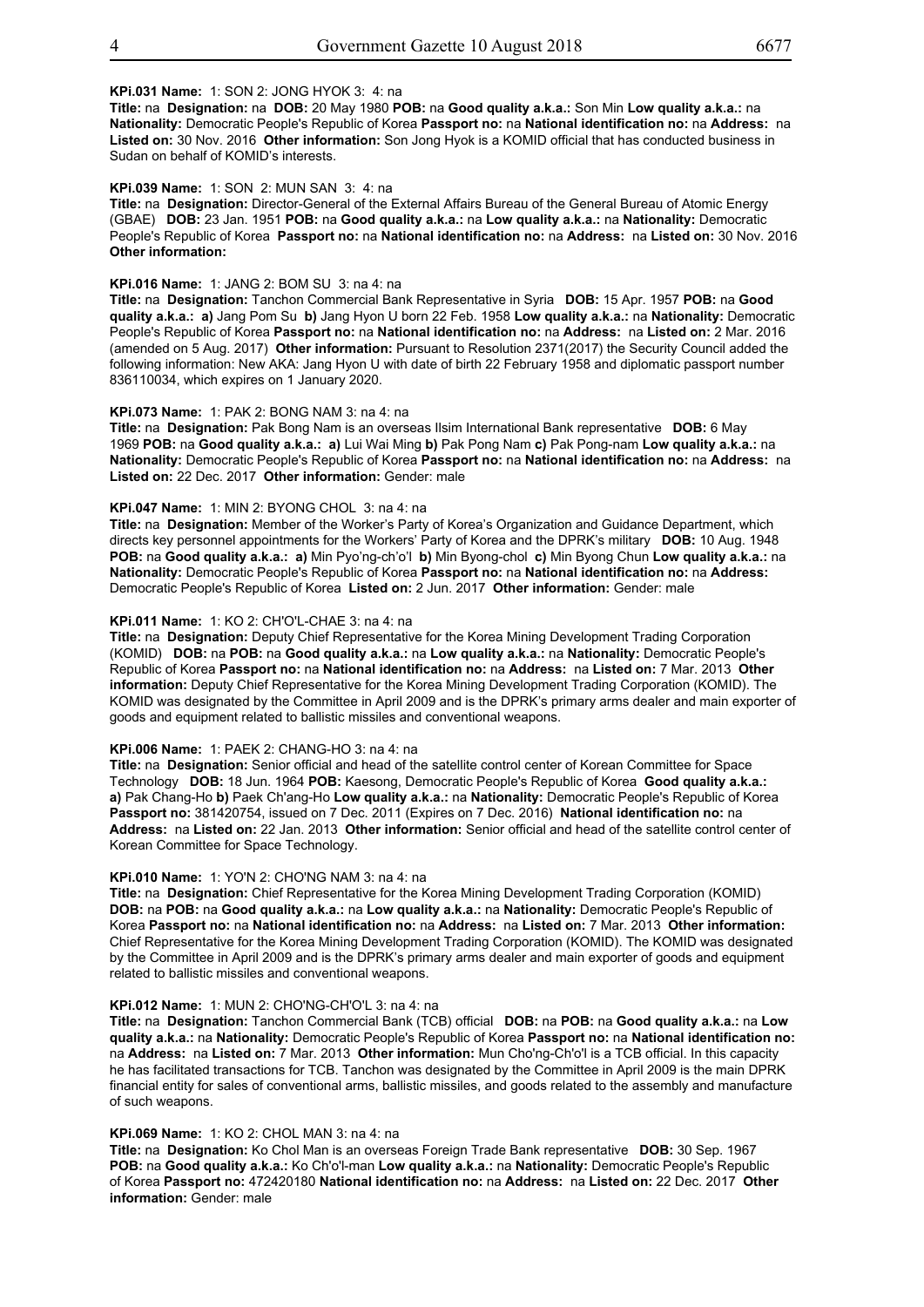**information:** Gender: male

## **KPi.044 Name:** 1: KIM 2: CHOL NAM 3: na 4: na

**Title:** na **Designation:** President of Korea Kumsan Trading Corporation, a company that procures supplies for General Bureau of Atomic Energy and serves as a cash route to the DPRK **DOB:** 19 Feb. 1970 **POB:** na **Good quality a.k.a.:** na **Low quality a.k.a.:** na **Nationality:** Democratic People's Republic of Korea **Passport no:** 563120238 **National identification no:** na **Address:** Democratic People's Republic of Korea **Listed on:** 2 Jun. 2017 **Other information:**

#### **KPi.058 Name:** 1: JO 2: CHOL SONG 3: na 4: na

**Title:** na **Designation:** Deputy Representative for the Korea Kwangson Banking Corporation **DOB:** 25 Sep. 1984 **POB:** na **Good quality a.k.a.:** Cho Ch'o'l-so'ng **Low quality a.k.a.:** na **Nationality:** Democratic People's Republic of Korea **Passport no:** 654320502 (expires on September 16, 2019) **National identification no:** na **Address:** na **Listed on:** 5 Aug. 2017 **Other information:** Deputy Representative for the Korea Kwangson Banking Corporation, which provides financial services in support to Tanchon Commercial Bank and Korea Hyoksin Trading, a subordinate entity of Korea Ryonbong General Corporation. Gender: male.

## **KPi.059 Name:** 1: KANG 2: CHOL SU 3: na 4: na

Page 3 of 21 **Title:** na **Designation:** Official for Korea Ryonbong General Corporation **DOB:** 13 Feb. 1969 **POB:** na **Good quality a.k.a.:** na **Low quality a.k.a.:** na **Nationality:** Democratic People's Republic of Korea **Passport no:** 472234895 **National identification no:** na **Address:** na **Listed on:** 5 Aug. 2017 **Other information:** Official for Korea Ryonbong General Corporation, which specializes in acquisition for the DPRK's defense industries and support for the DPRK's military-related overseas sales. Its procurements also likely support the DPRK's chemical weapons program.

#### **KPi.028 Name:** 1: YU 2: CHOL U 3: na 4: na

**Title:** na **Designation:** Director of the National Aerospace Development Administration **DOB:** na **POB:** na **Good quality a.k.a.:** na **Low quality a.k.a.:** na **Nationality:** Democratic People's Republic of Korea **Passport no:** na **National identification no:** na **Address:** na **Listed on:** 2 Mar. 2016 **Other information:**

## **KPi.074 Name:** 1: RI 2: CHUN HWAN 3: na 4: na

**Title:** na **Designation:** Ri Chun Hwan is an overseas Foreign Trade Bank representative **DOB:** 21 Aug. 1957 **POB:** na **Good quality a.k.a.:** Ri Ch'un-hwan **Low quality a.k.a.:** na **Nationality:** Democratic People's Republic of Korea **Passport no:** 563233049 (Expires 09 May 2018) **National identification no:** na **Address:** na **Listed on:** 22 Dec. 2017 **Other information:** Gender: male

#### **KPi.075 Name:** 1: RI 2: CHUN SONG 3: na 4: na

**Title:** na **Designation:** Ri Chun Song is an overseas Foreign Trade Bank representative **DOB:** 30 Oct. 1965 **POB:** na **Good quality a.k.a.:** Ri Ch'un-so'ng **Low quality a.k.a.:** na **Nationality:** Democratic People's Republic of Korea **Passport no:** 654133553 (Expires 11 March 2019) **National identification no:** na **Address:** na **Listed on:** 22 Dec. 2017 **Other information:** Gender: male

#### **KPi.054 Name:** 1: CHOE 2: CHUN YONG 3: na 4: na

**Title:** na **Designation:** Representative for Ilsim International Bank **DOB:** na **POB:** na **Good quality a.k.a.:** Ch'oe Ch'un-yo'ng **Low quality a.k.a.:** na **Nationality:** Democratic People's Republic of Korea **Passport no:** 654410078 **National identification no:** na **Address:** na **Listed on:** 5 Aug. 2017 **Other information:** Representative for Ilsim International Bank, which is affiliated with the DPRK military and has a close relationship with the Korea Kwangson Banking Corporation. Ilsim International Bank has attempted to evade United Nations sanctions. Gender: male.

#### **KPi.013 Name:** 1: CHOE 2: CHUN-SIK 3: na 4: na

**Title:** na **Designation: a)** Director of the Second Academy of Natural Sciences (SANS) **b)** Former head of the DPRK's long-range missile program **DOB:** 12 Oct. 1954 **POB:** na **Good quality a.k.a.: a)** Choe Chun Sik **b)** Ch'oe Ch'un Sik **Low quality a.k.a.:** na **Nationality:** Democratic People's Republic of Korea **Passport no:** na **National identification no:** na **Address:** na **Listed on:** 2 Mar. 2016 **Other information:** Choe Chun-sik was the director of the Second Academy of Natural Sciences (SANS) and was the head of the DPRK's long-range missile program.

#### **KPi.049 Name:** 1: PAK 2: HAN SE 3: na 4: na

**Title:** na **Designation:** Vice Chairman of the Second Economic Committee, which oversees the production of the DPRK's ballistic missiles **DOB:** na **POB:** na **Good quality a.k.a.:** Kang Myong Chol **Low quality a.k.a.:** na **Nationality:** Democratic People's Republic of Korea **Passport no:** 290410121 **National identification no:** na **Address:** Democratic People's Republic of Korea **Listed on:** 2 Jun. 2017 **Other information:** Directs the activities of Korea Mining Development Corporation, the DPRK's premier arms dealer and main exporter of goods and equipment related to ballistic missiles and conventional weapons.

#### **KPi.001 Name:** 1: YUN 2: HO-JIN 3: na 4: na

**Title:** na **Designation:** Director of Namchongang Trading Corporation **DOB:** 13 Oct. 1944 **POB:** na **Good quality a.k.a.:** Yun Ho-chin **Low quality a.k.a.:** na **Nationality:** Democratic People's Republic of Korea **Passport no:** na **National identification no:** na **Address:** na **Listed on:** 16 Jul. 2009 **Other information:** Director of Namchongang Trading Corporation; oversees the import of items needed for the uranium enrichment program.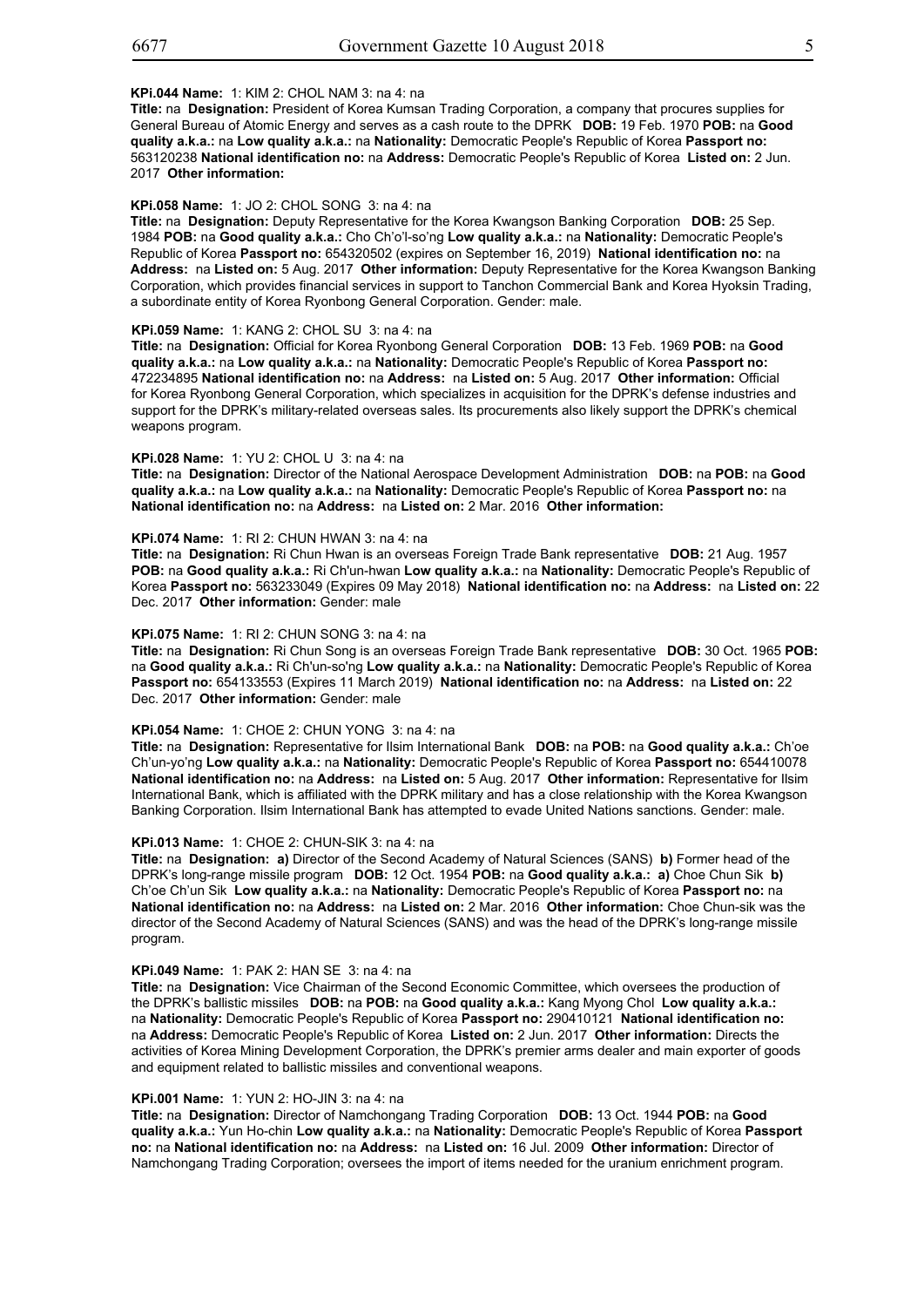Res. 1718 (2006) List

#### **KPi.004 Name:** 1: RI 2: HONG-SOP 3: na 4: na

**Title:** na **Designation:** Former director, Yongbyon Nuclear Research Center, and Head of Nuclear Weapons Institute **DOB:** 1940 **POB:** na **Good quality a.k.a.:** na **Low quality a.k.a.:** na **Nationality:** Democratic People's Republic of Korea **Passport no:** na **National identification no:** na **Address:** na **Listed on:** 16 Jul. 2009 (amended on 9 Jul. 2018) **Other information:** Former director, Yongbyon Nuclear Research Center, oversaw three core facilities that assist in the production of weapons-grade plutonium: the Fuel Fabrication Facility, the Nuclear Reactor, and the Reprocessing Plant.

#### **KPi.042 Name:** 1: CHOE 2: HWI 3: na 4: na

**Title:** na **Designation:** First Vice Director of the Workers' Party of Korea Propaganda and Agitation Department, which controls all DPRK media and is used by the government to control the public **DOB: a)** 1954 **b)** 1955 **POB:** na **Good quality a.k.a.:** na **Low quality a.k.a.:** na **Nationality:** Democratic People's Republic of Korea **Passport no:** na **National identification no:** na **Address:** Democratic People's Republic of Korea **Listed on:** 2 Jun. 2017 **Other information:** Gender: male.

## **KPi.065 Name:** 1: CHU 2: HYO'K 3: na 4: na

**Title:** na **Designation:** Chu Hyo'k is a North Korean national who is an overseas Foreign Trade Bank representative **DOB:** 23 Nov. 1986 **POB:** na **Good quality a.k.a.:** Ju Hyok **Low quality a.k.a.:** na **Nationality:** Democratic People's Republic of Korea **Passport no:** 836420186, issued on 28 Oct. 2016 (Expires 28 October 2021) **National identification no:** na **Address:** na **Listed on:** 22 Dec. 2017 **Other information:** Gender: male

#### **KPi.029 Name:** 1: PAK 2: CHUN 3: IL 4: na

**Title:** na **Designation:** Served as DPRK Ambassador to Egypt **DOB:** 28 Jul. 1954 **POB:** na **Good quality a.k.a.:** na **Low quality a.k.a.:** na **Nationality:** Democratic People's Republic of Korea **Passport no:** 563410091 **National identification no:** na **Address:** na **Listed on:** 30 Nov. 2016 **Other information:** Pak Chun Il has served as the DPRK Ambassador to Egypt and provides support to KOMID.

#### **KPi.040 Name:** 1: CHO 2: IL U 3: na 4: na

**Title:** na **Designation:** Director of the Fifth Bureau of the Reconnaissance General Bureau **DOB:** 10 May 1945 **POB:** Musan, North Hamgyo'ng Province, Democratic People's Republic of Korea **Good quality a.k.a.:** Cho Il Woo **Low quality a.k.a.:** na **Nationality:** Democratic People's Republic of Korea **Passport no:** 736410010 **National identification no:** na **Address:** na **Listed on:** 2 Jun. 2017 **Other information:** Cho is believed to be in charge of overseas espionage operations and foreign intelligence collection for the Democratic People's Republic of Korea.

#### **KPi.062 Name:** 1: Pak 2: Il Kyu 3: na 4: na

**Title:** na **Designation:** Official for Korea Ryonbong General Corporation **DOB:** na **POB:** na **Good quality a.k.a.:** Pak Il-Gyu **Low quality a.k.a.:** na **Nationality:** Democratic People's Republic of Korea **Passport no:** 563120235 **National identification no:** na **Address:** na **Listed on:** 5 Aug. 2017 **Other information:** Official for Korea Ryonbong General Corporation, which specializes in acquisition for DPRK's defense industries and support to Pyongyang's military-related sales. Its procurements also likely support the DPRK's chemical weapons program. Gender: male.

#### **KPi.070 Name:** 1: KU 2: JA HYONG 3: na 4: na

**Title:** na **Designation:** Ku Ja Hyong is a Foreign Trade Bank chief representative in Libya **DOB:** 8 Sep. 1957 **POB:** na **Good quality a.k.a.:** Ku Cha-hyo'ng **Low quality a.k.a.:** na **Nationality:** Democratic People's Republic of Korea **Passport no:** na **National identification no:** na **Address:** Libya **Listed on:** 22 Dec. 2017 **Other information:** Location Libya. Gender: male

#### **KPi.051 Name:** 1: RI 2: JAE IL 3: na 4: na

**Title:** na **Designation:** Vice Director of the Workers' Party of Korea Propaganda and Agitation Department, which controls all DPRK's media and is used by the government to control the public **DOB:** 1934 **POB:** na **Good quality a.k.a.:** RI Chae-Il **Low quality a.k.a.:** na **Nationality:** Democratic People's Republic of Korea **Passport no:** na **National identification no: na Address: na Listed on: 2 Jun. 2017 Other information:** 

#### **KPi.055 Name:** 1: HAN 2: JANG SU 3: na 4: na

**Title:** na **Designation:** Chief Representative of the Foreign Trade Bank **DOB:** 8 Nov. 1969 **POB:** Pyongyang, Democratic People's Republic of Korea **Good quality a.k.a.:** Chang-Su Han **Low quality a.k.a.:** na **Nationality:** Democratic People's Republic of Korea **Passport no:** 745420176 (expires on October 19, 2020) **National identification no:** na **Address:** na **Listed on:** 5 Aug. 2017 **Other information:** Gender: male

#### **KPi.002 Name:** 1: RI 2: JE-SON 3: na 4: na

**Title:** na **Designation:** Minister of Atomic Energy Industry since April 2014. **DOB:** 1938 **POB:** na **Good quality a.k.a.:** Ri Che-son **Low quality a.k.a.:** na **Nationality:** Democratic People's Republic of Korea **Passport no:** na **National identification no:** na **Address:** na **Listed on:** 16 Jul. 2009 (amended on 30 Jul. 2014) **Other information:** Minister of Atomic Energy Industry since April 2014. Former Director of the General Bureau of Atomic Energy (GBAE), chief agency directing DPRK's nuclear program; facilitated several nuclear endeavors including GBAE's management of Yongbyon Nuclear Research Center and Namchongang Trading Corporation.

#### **KPi.027 Name:** 1: RYU 2: JIN 3: na 4: na

**Title:** na **Designation:** KOMID Representative in Syria **DOB:** 7 Aug. 1965 **POB:** na **Good quality a.k.a.:** na **Low quality a.k.a.:** na **Nationality:** Democratic People's Republic of Korea **Passport no:** 563410081 **National identification no:** na **Address:** na **Listed on:** 2 Mar. 2016 **Other information:**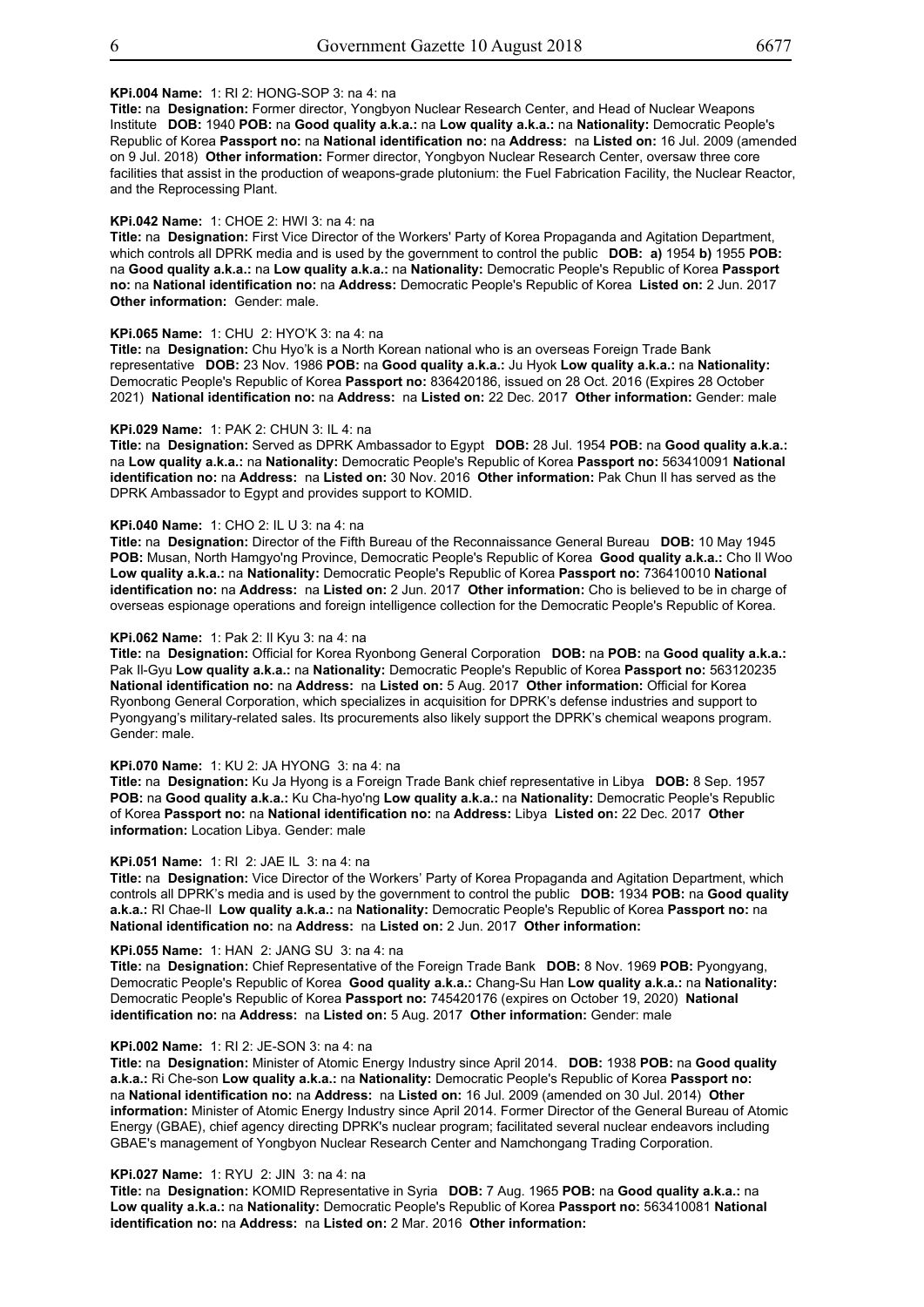#### **KPi.066 Name:** 1: KIM 2: JONG SIK 3: na 4: na

**identification no:** na **Address:** na **Listed on:** 2 Mar. 2016 **Other information:**

**Title:** na **Designation:** A leading official guiding the DPRK's WMD development efforts. Serving as Deputy Director of the Workers' Party of Korea Munitions Industry Department **DOB:** Between 1967 and 1969 **POB:** na **Good quality a.k.a.:** Kim Cho'ng-sik **Low quality a.k.a.:** na **Nationality:** Democratic People's Republic of Korea **Passport no:** na **National identification no:** na **Address:** Democratic People's Republic of Korea **Listed on:** 22 Dec. 2017 **Other information: Gender: male** 

#### **KPi.021 Name:** 1: KIM 2: JUNG JONG 3: na 4: na

**Title:** na **Designation:** Tanchon Commercial Bank Representative **DOB:** 7 Nov. 1966 **POB:** na **Good quality a.k.a.:** Kim Chung Chong **Low quality a.k.a.:** na **Nationality:** Democratic People's Republic of Korea **Passport no: a)** 199421147 (Expired 29 Dec. 2014) **b)** 381110042 (Expired 25 Jan. 2016) **c)** 563210184 (Expires 18 Jun. 2018) **National identification no:** na **Address:** na **Listed on:** 2 Mar. 2016 (amended on 1 Jun. 2017) **Other information:** Served as the Tanchon Commercial Bank representative in Vietnam.

#### **KPi.015 Name:** 1: HYON 2: KWANG IL 3: na 4: na

**Title:** na **Designation:** Department Director for Scientific Development at the National Aerospace Development Administration **DOB:** 27 May 1961 **POB:** na **Good quality a.k.a.:** Hyon Gwang Il **Low quality a.k.a.:** na **Nationality:** Democratic People's Republic of Korea **Passport no:** na **National identification no:** na **Address:** na **Listed on:** 2 Mar. 2016 **Other information:**

#### **KPi.009 Name:** 1: KIM 2: KWANG-IL 3: na 4: na

**Title:** na **Designation:** Tanchon Commercial Bank (TCB) official **DOB:** 1 Sep. 1969 **POB:** na **Good quality a.k.a.:** na **Low quality a.k.a.:** na **Nationality:** Democratic People's Republic of Korea **Passport no:** number PS381420397, issued in Democratic People's Republic of Korea **National identification no:** na **Address:** na **Listed on:** 22 Jan. 2013 **Other information:** Kim Kwang-il is a Tanchon Commercial Bank (TCB) official. In this capacity, he has facilitated transactions for TCB and the Korea Mining Development Trading Corporation (KOMID). Tanchon was designated by the Committee in April 2009 as the main DPRK financial entity responsible for sales of conventional arms, ballistic missiles, and goods related to the assembly and manufacture of such weapons. KOMID was designated by the Committee in April 2009 and is the DPRK's primary arms dealer and main exporter of goods<br> and equipment related to ballistic missiles and conventional weapons.

#### **KPi.008 Name:** 1: RA 2: KY'ONG-SU 3: na 4: na

**Title:** na **Designation:** Tanchon Commercial Bank (TCB) official **DOB:** 4 Jun. 1954 **POB:** na **Good quality a.k.a.: a)** Ra Kyung-Su **b)** Chang Myong Ho **Low quality a.k.a.:** na **Nationality:** Democratic People's Republic of Korea **Passport no:** number 645120196, issued in Democratic People's Republic of Korea **National identification no:** na **Address:** na **Listed on:** 22 Jan. 2013 (amended on 2 Mar. 2016) **Other information:** Ra Ky'ong-Su is a Tanchon Commercial Bank (TCB) official. In this capacity he has facilitated transactions for TCB. Tanchon was designated by the Committee in April 2009 as the main DPRK financial entity responsible for sales of conventional arms, ballistic missiles, and goods related to the assembly and manufacture of such weapons.

#### **KPi.071 Name:** 1: MUN 2: KYONG HWAN 3: na 4: na

**Title:** na **Designation:** Mun Kyong Hwan is an overseas Bank of East Land representative **DOB:** 22 Aug. 1967 **POB:** na **Good quality a.k.a.:** Mun Kyo'ng-hwan **Low quality a.k.a.:** na **Nationality:** Democratic People's Republic of Korea **Passport no:** 381120660 (Expires 25 March 2016) **National identification no:** na **Address:** na **Listed on:** 22 Dec. 2017 **Other information:** Gender: male

#### **KPi.067 Name:** 1: KIM 2: KYONG IL 3: na 4: na

**Title:** na **Designation:** Kim Kyong Il is a Foreign Trade Bank deputy chief representative in Libya **DOB:** 1 Aug. 1979 **POB:** na **Good quality a.k.a.:** Kim Kyo'ng-il **Low quality a.k.a.:** na **Nationality:** Democratic People's Republic of Korea **Passport no:** 836210029 **National identification no:** na **Address:** Libya **Listed on:** 22 Dec. 2017 **Other information:** Location Libya. Gender: male

#### **KPi.045 Name:** 1: KIM 2: KYONG OK 3: na 4: na

**Title:** na **Designation:** Vice Director of the Organization and Guidance Department, which directs key personnel appointments for the Workers' Party of Korea and the DPRK's military **DOB: a)** 1937 **b)** 1938 **POB:** na **Good quality a.k.a.:** Kim Kyong Ok **Low quality a.k.a.:** na **Nationality:** Democratic People's Republic of Korea **Passport no:** na **National identification no:** na **Address:** Pyongyang, Democratic People's Republic of Korea **Listed on:** 2 Jun. 2017 **Other information:**

#### **KPi.022 Name:** 1: KIM 2: KYU 3: na 4: na

**Title:** na **Designation:** Korea Mining Development Trading Corporation (KOMID) External Affairs Officer **DOB:** 30 Jul. 1968 **POB:** na **Good quality a.k.a.:** na **Low quality a.k.a.:** na **Nationality:** Democratic People's Republic of Korea **Passport no:** na **National identification no:** na **Address:** na **Listed on:** 2 Mar. 2016 **Other information:**

#### **KPi.026 Name:** 1: RI 2: MAN GON 3: na 4: na

**Title:** na **Designation:** Minister of the Munitions Industry Department **DOB:** 29 Oct. 1945 **POB:** na **Good quality a.k.a.:** na **Low quality a.k.a.:** na **Nationality:** Democratic People's Republic of Korea **Passport no:** PO381230469 (Expires 6 Apr. 2016 ) **National identification no:** na **Address:** na **Listed on:** 2 Mar. 2016 **Other information:**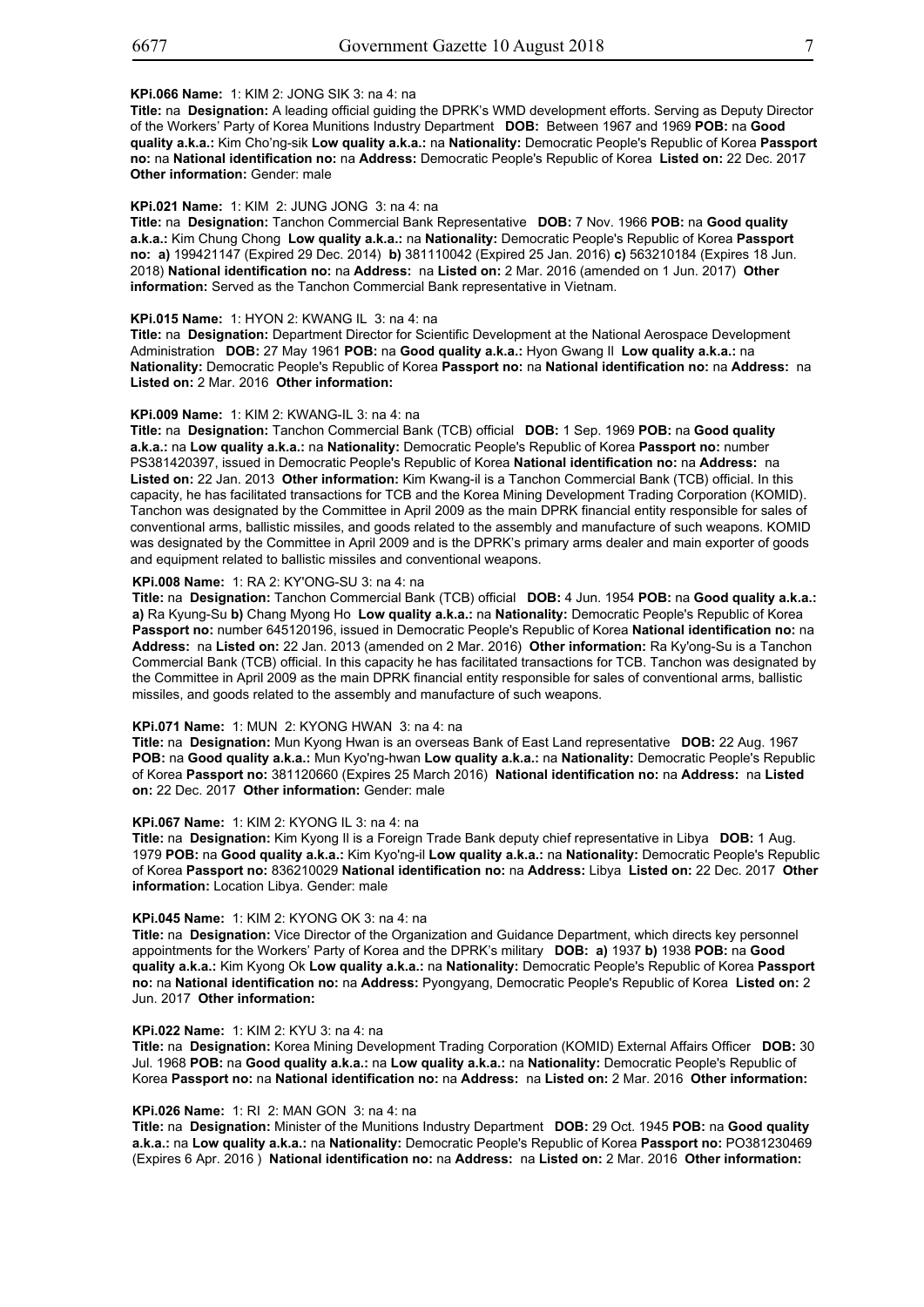## **KPi.060 Name:** 1: KIM 2: MUN CHOL 3: na 4: na

**Title:** na **Designation:** Representative for Korea United Development Bank **DOB:** 25 Mar. 1957 **POB:** na **Good quality a.k.a.:** Kim Mun-ch'o'l **Low quality a.k.a.:** na **Nationality:** Democratic People's Republic of Korea **Passport no:** na **National identification no:** na **Address:** na **Listed on:** 5 Aug. 2017 **Other information:**

#### **KPi.079 Name:** 1: PAK 2: MUN IL 3: na 4: na

**Title:** na **Designation:** Pak Mun Il is an overseas official of Korea Daesong Bank **DOB:** 1 Jan. 1965 **POB:** na **Good quality a.k.a.:** Pak Mun-il **Low quality a.k.a.:** na **Nationality:** Democratic People's Republic of Korea **Passport no:** 563335509 (Expires 27 August 2018 ) **National identification no:** na **Address:** na **Listed on:** 22 Dec. 2017 **Other information:** Gender: male

#### **KPi.019 Name:** 1: KANG 2: MUN KIL 3: na 4: na

**Title:** na **Designation:** na **DOB:** na **POB:** na **Good quality a.k.a.:** Jiang Wen-ji **Low quality a.k.a.:** na **Nationality:** Democratic People's Republic of Korea **Passport no:** PS 472330208 (Expires 4 Jul. 2017) **National identification no:** na **Address:** na **Listed on:** 2 Mar. 2016 **Other information:** Kang Mun Kil has conducted nuclear procurement activities as a representative of Namchongang, also known as Namhung.

#### **KPi.018 Name:** 1: JON 2: MYONG GUK 3: na 4: na

Page 7 of 21 **no:** na **Address:** na **Listed on:** 2 Mar. 2016 (amended on 5 Aug. 2017) **Other information:** Pursuant to **Title:** na **Designation:** Tanchon Commercial Bank Representative in Syria **DOB:** 18 Oct. 1976 **POB:** na **Good quality a.k.a.: a)** Cho'n Myo'ng-kuk **b)** Jon Yong Sang born 25 Aug. 1976 **Low quality a.k.a.:** na **Nationality:** Democratic People's Republic of Korea **Passport no:** 4721202031 (Expires 21 Feb. 2017) **National identification** Resolution 2371(2017) the Security Council added the following information: New AKA: Jon Yong Sang with date of birth 25 August 1976 and diplomatic passport number 836110035, which expires on 1 January 2020.

## **KPi.007 Name:** 1: CHANG 2: MYONG-CHIN 3: na 4: na

**Title:** na **Designation:** General Manager of the Sohae Satellite Launching Station and head of launch center at which the 13 April and 12 December 2012 launches took place. **DOB: a)** 19 Feb. 1968 **b)** 1965 **c)** 1966 **POB:** na **Good quality a.k.a.:** Jang Myong-Jin **Low quality a.k.a.:** na **Nationality:** Democratic People's Republic of Korea **Passport no:** na **National identification no:** na **Address:** na **Listed on:** 22 Jan. 2013 **Other information:** General Manager of the Sohae Satellite Launching Station and head of launch center at which the 13 April and 12 December 2012 launches took place.

#### **KPi.061 Name:** 1: KIM 2: NAM UNG 3: na 4: na

**Title:** na **Designation:** Representative for Ilsim International Bank **DOB:** na **POB:** na **Good quality a.k.a.:** na **Low quality a.k.a.:** na **Nationality:** Democratic People's Republic of Korea **Passport no:** 654110043 **National identification no:** na **Address:** na **Listed on:** 5 Aug. 2017 **Other information:** Representative for Ilsim International Bank, which is affiliated with the DPRK military and has a close relationship with the Korea Kwangson Banking Corporation. Ilsim International Bank has attempted to evade United Nations sanctions.

#### **KPi.076 Name:** 1: RI 2: PYONG CHUL 3: na 4: na

**Title:** na **Designation:** Alternate Member of the Political Bureau of the Workers' Party of Korea and First Vice Director of the Munitions Industry Department **DOB:** 1948 **POB:** na **Good quality a.k.a.:** Ri Pyo'ng-ch'o'l **Low quality a.k.a.:** na **Nationality:** Democratic People's Republic of Korea **Passport no:** na **National identification no:** na **Address:** Democratic People's Republic of Korea **Listed on:** 22 Dec. 2017 **Other information:** Gender: male

#### **KPi.020 Name:** 1: KANG 2: RYONG 3: na 4: na

**Title:** na **Designation:** Korea Mining Development Trading Corporation (KOMID) Representative in Syria **DOB:** 21 Aug. 1969 **POB:** na **Good quality a.k.a.:** na **Low quality a.k.a.:** na **Nationality:** Democratic People's Republic of Korea **Passport no:** na **National identification no:** na **Address:** na **Listed on:** 2 Mar. 2016 **Other information:**

#### **KPi.048 Name:** 1: PAEK 2: SE BONG 3: na 4: na

**Title:** na **Designation:** na **DOB:** 21 Mar. 1938 **POB:** na **Good quality a.k.a.:** na **Low quality a.k.a.:** na **Nationality:** Democratic People's Republic of Korea **Passport no:** na **National identification no:** na **Address:**  na **Listed on:** 2 Jun. 2017 **Other information:** Paek Se Bong is a former Chairman of the Second Economic Committee, a former member of the National Defense Commission, and a former Vice Director of Munitions Industry Department (MID)

#### **KPi.003 Name:** 1: HWANG 2: SOK-HWA 3: na 4: na

**Title:** na **Designation:** Director in the General Bureau of Atomic Energy (GBAE) **DOB:** na **POB:** na **Good quality a.k.a.:** na **Low quality a.k.a.:** na **Nationality:** Democratic People's Republic of Korea **Passport no:** na **National identification no:** na **Address:** na **Listed on:** 16 Jul. 2009 **Other information:** Director in the General Bureau of Atomic Energy (GBAE); involved in DPRK's nuclear program; as Chief of the Scientific Guidance Bureau in the GBAE, served on the Science Committee inside the Joint Institute for Nuclear Research.

#### **KPi.056 Name:** 1: JANG 2: SONG CHOL 3: na 4: na

**Title:** na **Designation:** Jang Song Chol is a Korea Mining Development Corporation (KOMID) representative overseas **DOB:** 12 Mar. 1967 **POB:** na **Good quality a.k.a.:** na **Low quality a.k.a.:** na **Nationality:** Democratic People's Republic of Korea **Passport no:** na **National identification no:** na **Address:** na **Listed on:** 5 Aug. 2017 **Other information:**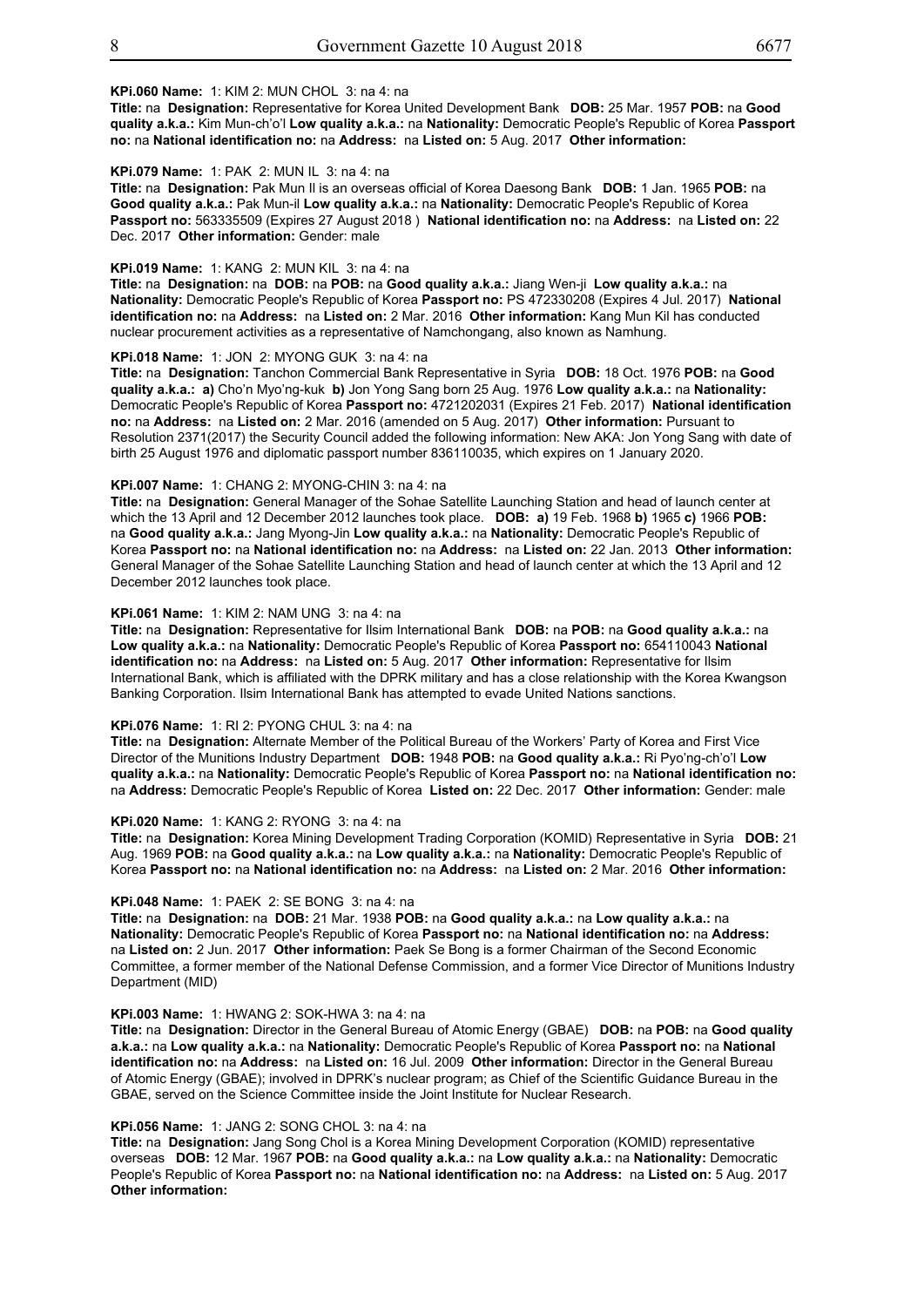Res. 1718 (2006) List

## **KPi.077 Name:** 1: RI 2: SONG HYOK 3: na 4: na

**Title:** na **Designation:** Ri Song Hyok is an overseas representative for Koryo Bank and Koryo Credit Development Bank **DOB:** 19 Mar. 1965 **POB:** na **Good quality a.k.a.:** Li Cheng He **Low quality a.k.a.:** na **Nationality:** Democratic People's Republic of Korea **Passport no:** na **National identification no:** na **Address:** na **Listed on:** 22 Dec. 2017 **Other information:** Ri Song Hyok has reportedly established front companies to procure items and conduct financial transactions on behalf of North Korea. Gender: male

#### **KPi.014 Name:** 1: CHOE 2: SONG IL 3: na 4: na

**Title:** na **Designation:** Tanchon Commercial Bank Representative **DOB:** na **POB:** na **Good quality a.k.a.:** na **Low quality a.k.a.:** na **Nationality:** Democratic People's Republic of Korea **Passport no: a)** 472320665 (Expires 26 Sep. 2017) **b)** 563120356 **National identification no:** na **Address:** na **Listed on:** 2 Mar. 2016 (amended on 1 Jun. 2017) **Other information:** Served as the Tanchon Commercial Bank representative in Vietnam.

#### **KPi.064 Name:** 1: CH'OE 2: SO'K MIN 3: na 4: na

**Title:** na **Designation:** Ch'oe So'k-min is an overseas Foreign Trade Bank representative **DOB:** 25 Jul. 1978 **POB:** na **Good quality a.k.a.:** na **Low quality a.k.a.:** na **Nationality:** Democratic People's Republic of Korea **Passport no:** na **National identification no:** na **Address:** na **Listed on:** 22 Dec. 2017 **Other information:** In 2016, Ch'oe So'k-min was the deputy representative at the Foreign Trade Bank branch office in that overseas location. He has been associated with cash transfers from that overseas Foreign Trade Bank office to banks affiliated with North Korean special organizations and Reconnaissance General Bureau operatives located overseas in an effort to evade sanctions. Gender: male.in response to the DPRK test of an ICBM on 28 November 2017

#### **KPi.052 Name:** 1: RI 2: SU YONG 3: na 4: na

**Title:** na **Designation:** Official for Korea Ryonbong General Corporation, specializes in acquisition for DPRK's defence industries and support to Pyongyang's military-related sales. Its procurements also probably support the DPRK's chemical weapons programme **DOB:** 25 Jun. 1968 **POB:** na **Good quality a.k.a.:** na **Low quality a.k.a.:** na **Nationality:** Democratic People's Republic of Korea **Passport no:** 654310175 **National identification no:** na **Address:** na **Listed on:** 2 Jun. 2017 (amended on 15 Feb. 2018) **Other information:** Gender: male. Served as Korea Ryonbong General Corporation representative in Cuba.

#### **KPi.057 Name:** 1: JANG 2: SUNG NAM 3: na 4: na

**Title:** na **Designation:** Chief of an overseas Tangun Trading Corporation branch **DOB:** 14 Jul. 1970 **POB:** na **Good quality a.k.a.:** na **Low quality a.k.a.:** na **Nationality:** Democratic People's Republic of Korea **Passport no:** 563120368, issued on 22 Mar. 2013 (Passport expiration date: March 22, 2018) **National identification no:** na **Address:** na **Listed on:** 5 Aug. 2017 **Other information:** Chief of an overseas Tangun Trading Corporation branch, which is primarily responsible for the procurement of commodities and technologies to support the DPRK's defense research and development programs. Gender: male

#### **KPi.025 Name:** 1: KO 2: TAE HUN 3: na 4: na

**Title:** na **Designation:** Tanchon Commercial Bank Representative **DOB:** 25 May 1972 **POB:** na **Good quality a.k.a.:** Kim Myong Gi **Low quality a.k.a.:** na **Nationality:** Democratic People's Republic of Korea **Passport no:** 563120630 (Expires 20 Mar. 2018) **National identification no:** na **Address:** na **Listed on:** 2 Mar. 2016 **Other information:**

#### **KPi.050 Name:** 1: PAK 2: TO CHUN 3: na 4: na

**Title:** na **Designation:** na **DOB:** 9 Mar. 1944 **POB:** na **Good quality a.k.a.:** Pak Do Chun **Low quality a.k.a.:** na **Nationality:** Democratic People's Republic of Korea **Passport no:** na **National identification no:** na **Address:** na **Listed on:** 2 Jun. 2017 **Other information:** Pak To Chun is a former Secretary of Munitions Industry Department (MID) and currently advises on affairs relating to nuclear and missile programmes. He is a former State Affairs Commission member and is a member Workers' Party of Korea Political Bureau.

#### **KPi.068 Name:** 1: KIM 2: TONG CHOL 3: na 4: na

**Title:** na **Designation:** Kim Tong Chol is an overseas Foreign Trade Bank representative **DOB:** 28 Jan. 1966 **POB:** na **Good quality a.k.a.:** Kim Tong-ch'o'l **Low quality a.k.a.:** na **Nationality:** Democratic People's Republic of Korea **Passport no:** na **National identification no:** na **Address:** na **Listed on:** 22 Dec. 2017 **Other information:** Gender: male

#### **KPi.023 Name:** 1: KIM 2: TONG MY'ONG 3: na 4: na

Page 9 of 21 Chin-So'k **b)** Kim Tong-Myong **c)** Kim Jin-Sok **d)** Kim Hyok-Chol **Low quality a.k.a.:** na **Nationality:** Democratic **Title:** na **Designation:** President of Tanchon Commercial Bank **DOB:** 1964 **POB:** na **Good quality a.k.a.: a)** Kim People's Republic of Korea **Passport no:** na **National identification no:** na **Address:** na **Listed on:** 2 Mar. 2016 **Other information:** Kim Tong My'ong is the President of Tanchon Commercial Bank and has held various positions within Tanchon Commercial bank since at least 2002. He has also played a role in managing Amroggang's affairs.

#### **KPi.046 Name:** 1: KIM 2: TONG-HO 3: na 4: na

**Title:** na **Designation:** Vietnam Representative for Tanchon Commercial Bank, which is the main DPRK financial entity for weapons and missile-related sales **DOB:** 18 Aug. 1969 **POB:** na **Good quality a.k.a.:** na **Low quality a.k.a.:** na **Nationality:** Democratic People's Republic of Korea **Passport no:** 745310111 **National identification no:** na **Address:** Viet Nam **Listed on:** 2 Jun. 2017 **Other information:** Gender: male.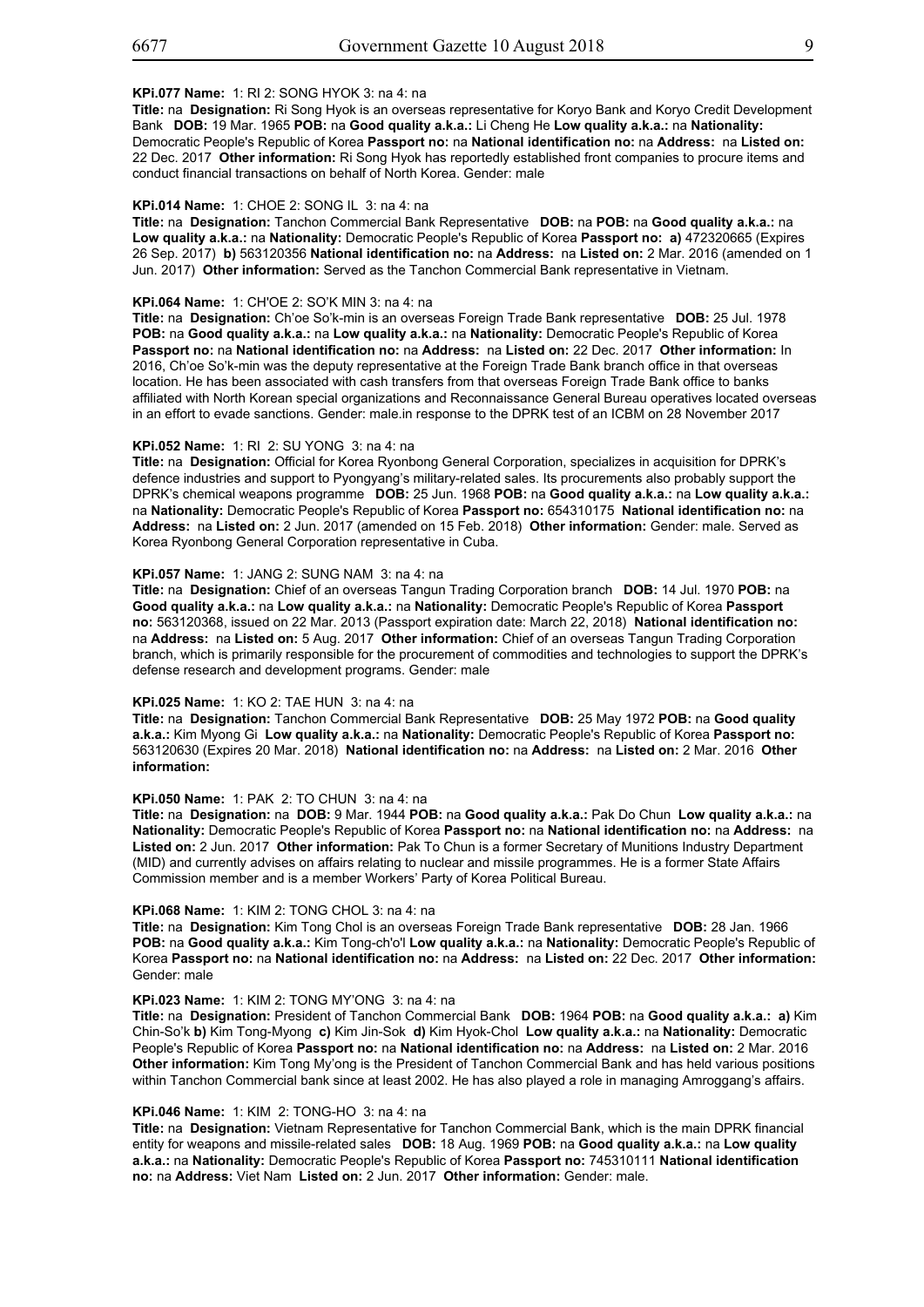## **KPi.078 Name:** 1: RI 2: U'N SO'NG 3: na 4: na

**Title:** na **Designation:** Ri U'n-so'ng is an overseas Korea Unification Development Bank representative **DOB:** 23 Jul. 1969 **POB:** na **Good quality a.k.a.: a)** Ri Eun Song **b)** Ri Un Song **Low quality a.k.a.:** na **Nationality:** Democratic People's Republic of Korea **Passport no:** na **National identification no:** na **Address:** na **Listed on:** 22 Dec. 2017 **Other information:** Gender: male

#### **KPi.072 Name:** 1: PAE 2: WON UK 3: na 4: na

**Title:** na **Designation:** Pae Won Uk is an overseas Daesong Bank representative **DOB:** 22 Aug. 1969 **POB:** na **Good quality a.k.a.:** Pae Wo'n-uk **Low quality a.k.a.:** na **Nationality:** Democratic People's Republic of Korea **Passport no:** 472120208 (Expires 22 Feb 2017) **National identification no:** na **Address:** na **Listed on:** 22 Dec. 2017 **Other information:** Gender: male

#### **KPi.041 Name:** 1: CHO 2: YON CHUN 3: na 4: na

**Title:** na **Designation:** Vice Director of the Organization and Guidance Department, which directs key personnel appointments for the Workers' Party of Korea and the DPRK's military **DOB:** 28 Sep. 1937 **POB:** na **Good quality a.k.a.:** Jo Yon Jun **Low quality a.k.a.:** na **Nationality:** Democratic People's Republic of Korea **Passport no:** na **National identification no:** na **Address:** na **Listed on:** 2 Jun. 2017 **Other information:**

## **KPi.024 Name:** 1: KIM 2: YONG CHOL 3: na 4: na

**Title:** na **Designation:** KOMID Representative **DOB:** 18 Feb. 1962 **POB:** na **Good quality a.k.a.:** na **Low quality a.k.a.:** na **Nationality:** Democratic People's Republic of Korea **Passport no:** na **National identification no:** na **Address:** na **Listed on:** 2 Mar. 2016 (amended on 1 Jun. 2017) **Other information:** Served as the KOMID representative in Iran.

#### **KPi.053 Name:** 1: RI 2: YONG MU 3: na 4: na

**Title:** na **Designation:** Ri Yong Mu is a Vice Chairman of the State Affairs Commission, which directs and guides all DPRK's military, defence, and security-related affairs, including acquisition and procurement **DOB:** 25 Jan. 1925 **POB:** na **Good quality a.k.a.:** na **Low quality a.k.a.:** na **Nationality:** Democratic People's Republic of Korea **Passport no:** na **National identification no:** na **Address:** na **Listed on:** 2 Jun. 2017 **Other information:**

#### **KPi.063 Name:** 1: PAK 2: YONG SIK 3: na 4: na

**Title:** na **Designation:** Member of the Workers' Party of Korea Central Military Commission **DOB:** 1950 **POB:** na **Good quality a.k.a.:** na **Low quality a.k.a.:** na **Nationality:** Democratic People's Republic of Korea **Passport no:** na **National identification no:** na **Address:** na **Listed on:** 11 Sep. 2017 **Other information:** Pak Yong Sik is a member of the Workers' Party of Korea Central Military Commission, which is responsible for the development and implementation of the Workers' Party of Korea military policies, commands and controls the DPRK's military, and helps direct the country's military defense industries.

#### **KPi.017 Name:** 1: JANG 2: YONG SON 3: na 4: na

**Title:** na **Designation:** Korea Mining Development Trading Corporation (KOMID) Representative **DOB:** 20 Feb. 1957 **POB:** na **Good quality a.k.a.:** na **Low quality a.k.a.:** na **Nationality:** Democratic People's Republic of Korea **Passport no:** na **National identification no:** na **Address:** na **Listed on:** 2 Mar. 2016 (amended on 1 Jun. 2017) **Other information:** Served as the KOMID representative in Iran.

#### **KPi.043 Name:** 1: JO 2: YONG-WON 3: na 4: na

which directs key personnel appointments for the Workers' Party of Korea and the DPRK's military **DOB:** 24 **Title:** na **Designation:** Vice Director of the Worker's Party of Korea's Organization and Guidance Department, Oct. 1957 **POB:** na **Good quality a.k.a.:** Cho Yongwon **Low quality a.k.a.:** na **Nationality:** Democratic People's Republic of Korea **Passport no:** na **National identification no:** na **Address:** Democratic People's Republic of Korea **Listed on:** 2 Jun. 2017 **Other information:** Gender: male

#### **KPi.005 Name:** 1: HAN 2: YU-RO 3: na 4: na

**Title:** na **Designation:** Director of Korea Ryongaksan General Trading Corporation **DOB:** na **POB:** na **Good quality a.k.a.:** na **Low quality a.k.a.:** na **Nationality:** Democratic People's Republic of Korea **Passport no:** na **National identification no:** na **Address:** na **Listed on:** 16 Jul. 2009 **Other information:** Director of Korea Ryongaksan General Trading Corporation; involved in DPRK's ballistic missile program.

#### **KPi.080 Name:** 1: TSANG 2: YUNG YUAN 3: na 4: na

**Title:** na **Designation:** na **DOB:** 20 Oct. 1957 **POB:** na **Good quality a.k.a.: a)** Neil Tsang **b)** Yun Yuan Tsang **Low quality a.k.a.:** na **Nationality:** na **Passport no:** 302001581 **National identification no:** na **Address:** na **Listed on:** 30 Mar. 2018 **Other information:** Tsang Yung Yuan has coordinated DPRK coal exports with a DPRK broker operating in a third country, and he has a history of other sanctions evasion activities.

#### **B. Entities and other groups**

## **KPe.053 Name:** PROPAGANDA AND AGITATION DEPARTMENT (PAD)

**A.k.a.:** na **F.k.a.:** na **Address:** Pyongyang, Democratic People's Republic of Korea **Listed on:** 11 Sep. 2017 **Other information:** The Propaganda and Agitation Department has full control over the media, which it uses as a tool to control the public on behalf of the DPRK leadership. The Propaganda and Agitation Department also engages in or is responsible for censorship by the Government of the DPRK, including newspaper and broadcast censorship.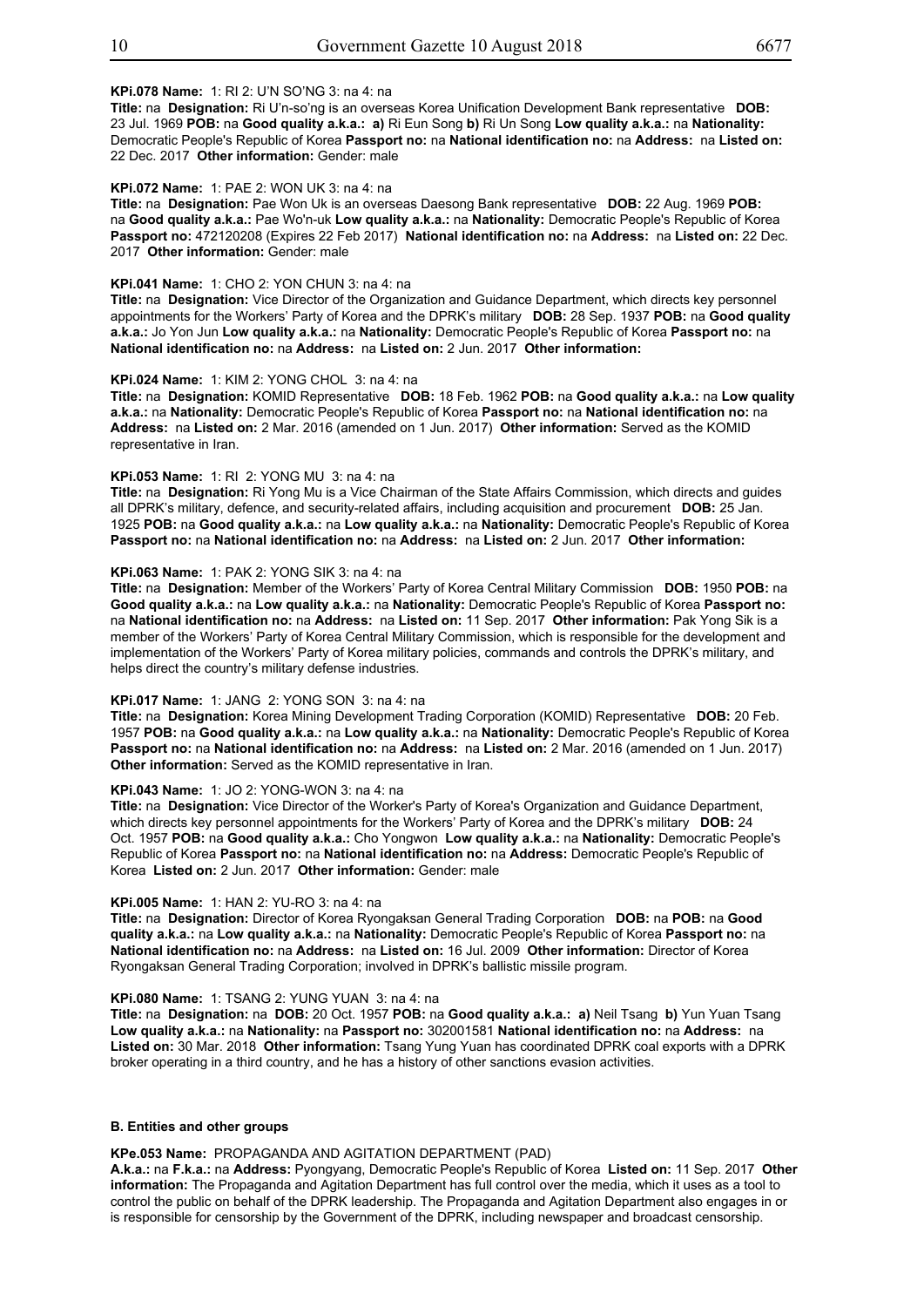## **KPe.021 Name:** ACADEMY OF NATIONAL DEFENSE SCIENCE

**A.k.a.:** na **F.k.a.:** na **Address:** Pyongyang, Democratic People's Republic of Korea **Listed on:** 2 Mar. 2016 **Other information:** The Academy of National Defense Science is involved in the DPRK's efforts to advance the development of its ballistic missile and nuclear weapons programs.

## **KPe.009 Name:** AMROGGANG DEVELOPMENT BANKING CORPORATION

**A.k.a.: a)** AMROGGANG Development Bank **b)** Amnokkang Development Bank **F.k.a.:** na **Address:** Tongandong, Pyongyang, Democratic People's Republic of Korea **Listed on:** 2 May 2012 **Other information:** Amroggang, which was established in 2006, is a Tanchon Commercial Bank-related company managed by Tanchon officials. Tanchon plays a role in financing KOMID's sales of ballistic missiles and has also been involved in ballistic missile transactions from KOMID to Iran's Shahid Hemmat Industrial Group (SHIG). Tanchon Commercial Bank was designated by the Committee in April 2009 and is the main DPRK financial entity for sales of conventional arms, ballistic missiles, and goods related to the assembly and manufacture of such weapons. KOMID was designated by the Committee in April 2009 and is the DPRK's primary arms dealer and main exporter of goods and equipment related to ballistic missiles and conventional weapons. The Security Council designated SHIG in resolution 1737 (2006) as an entity involved in Iran's ballistic missile programme.

## **KPe.013 Name:** BANK OF EAST LAND

**A.k.a.: a)** Dongbang BANK **b)** TONGBANG U'NHAENG **c)** TONGBANG BANK **F.k.a.:** na **Address:** PO Box 32, BEL Building, Jonseung-Dung, Moranbong District, Pyongyang, Democratic People's Republic of Korea **Listed on:** 22 Jan. 2013 **Other information:** DPRK financial institution Bank of East Land facilitates weapons-related transactions for, and other support to, arms manufacturer and exporter Green Pine Associated Corporation (Green Pine). Bank of East Land has actively worked with Green Pine to transfer funds in a manner that circumvents sanctions. In 2007 and 2008, Bank of East Land facilitated transactions involving Green Pine and Iranian financial institutions, including Bank Melli and Bank Sepah. The Security Council designated Bank Sepah in resolution 1747 (2007) for providing support to Iran's ballistic missile program. Green Pine was designated by the Committee in April 2012

**Other information:** The Central Military Commission is responsible for the development and implementation of the **KPe.051 Name:** CENTRAL MILITARY COMMISSION OF THE WORKERS' PARTY OF KOREA (CMC) **A.k.a.:** na **F.k.a.:** na **Address:** Pyongyang, Democratic People's Republic of Korea **Listed on:** 11 Sep. 2017 Workers' Party of Korea's military policies, commands and controls the DPRK's military, and directs the country's military defense industries in coordination with the State Affairs Commission.

## **KPe.055 Name:** CHANG AN SHIPPING & TECHNOLOGY

**A.k.a.: a)** 長安海連技術有限公司 **b)** CHANG AN SHIPPING AND TECHNOLOGY **F.k.a.:** na **Address:** Room 2105, DL1849, Trend Centre, 29-31 Cheung Lee Street, Chai Wan, Hong Kong, China **Listed on:** 30 Mar. 2018 **Other information:** Registered owner, ship manager, and commercial manager of Panama-flagged vessel HUA FU, a cargo ship that loaded DPRK coal at Najin, DPRK on 24 September 2017.

## **KPe.022 Name:** CHONGCHONGANG SHIPPING COMPANY

**A.k.a.:** Chong Chon Gang Shipping Co. Ltd. **F.k.a.:** na **Address: a)** 817 Haeun, Donghung-dong, Central District, Pyongyang, Democratic People's Republic of Korea **b)** 817, Haeum, Tonghun-dong, Chung-gu, Pyongyang, Democratic People's Republic of Korea **Listed on:** 2 Mar. 2016 **Other information:** IMO Number: 5342883. The Chongchongang Shipping Company, through its vessel, the Chong Chon Gang, attempted to directly import the illicit shipment of conventional weapons and arms to the DPRK in July 2013.

## **KPe.056 Name:** CHONMYONG SHIPPING CO

**A.k.a.:** CHON MYONG SHIPPING COMPANY LIMITED **F.k.a.:** na **Address: a)** Kalrimgil 2-dong, Mangyongdaeguyok, Pyongyang, Democratic People's Republic of Korea **b)** Saemaul 2-dong, Pyongchon-guyok, Pyongyang, Democratic People's Republic of Korea **Listed on:** 30 Mar. 2018 **Other information:** Registered owner of CHON MYONG 1, a DPRK-flagged vessel that conducted ship-to-ship transfer of fuel in late December 2017.

## **KPe.023 Name:** DAEDONG CREDIT BANK (DCB)

**A.k.a.: a)** DCB **b)** Taedong Credit Bank **F.k.a.:** na **Address: a)** Suite 401, Potonggang Hotel, Ansan-Dong, Pyongchon District, Pyongyang, Democratic People's Republic of Korea **b)** Ansan-dong, Botonggang Hotel, Pongchon, Pyongyang, Democratic People's Republic of Korea **Listed on:** 2 Mar. 2016 **Other information:** SWIFT: DCBK KPPY. Daedong Credit Bank has provided financial services to the Korea Mining Development Trading Corporation (KOMID) and Tanchon Commercial Bank. Since at least 2007, DCB has facilitated hundreds of financial transactions worth millions of dollars on behalf of KOMID and Tanchon Commercial Bank. In some cases, DCB has knowingly facilitated transactions by using deceptive financial practices.

## **KPe.040 Name:** DCB FINANCE LIMITED

**A.k.a.:** na **F.k.a.:** na **Address: a)** Akara Building, 24 de Castro Street, Wickhams Cay I, Road Town, Tortola, British Virgin Islands **b)** Dalian, China **Listed on:** 30 Nov. 2016 **Other information:** DCB Finance Limited is a front company for Daedong Credit Bank (DCB), a listed entity.

## **KPe.057 Name:** FIRST OIL JV CO LTD

**A.k.a.:** na **F.k.a.:** na **Address:** Jongbaek 1-dong, Rakrang-guyok, Pyongyang, Democratic People's Republic of Korea **Listed on:** 30 Mar. 2018 **Other information:** Owner of the DPRK tanker PAEK MA, which was involved in ship-to-ship transfer operations for oil in mid-January 2018.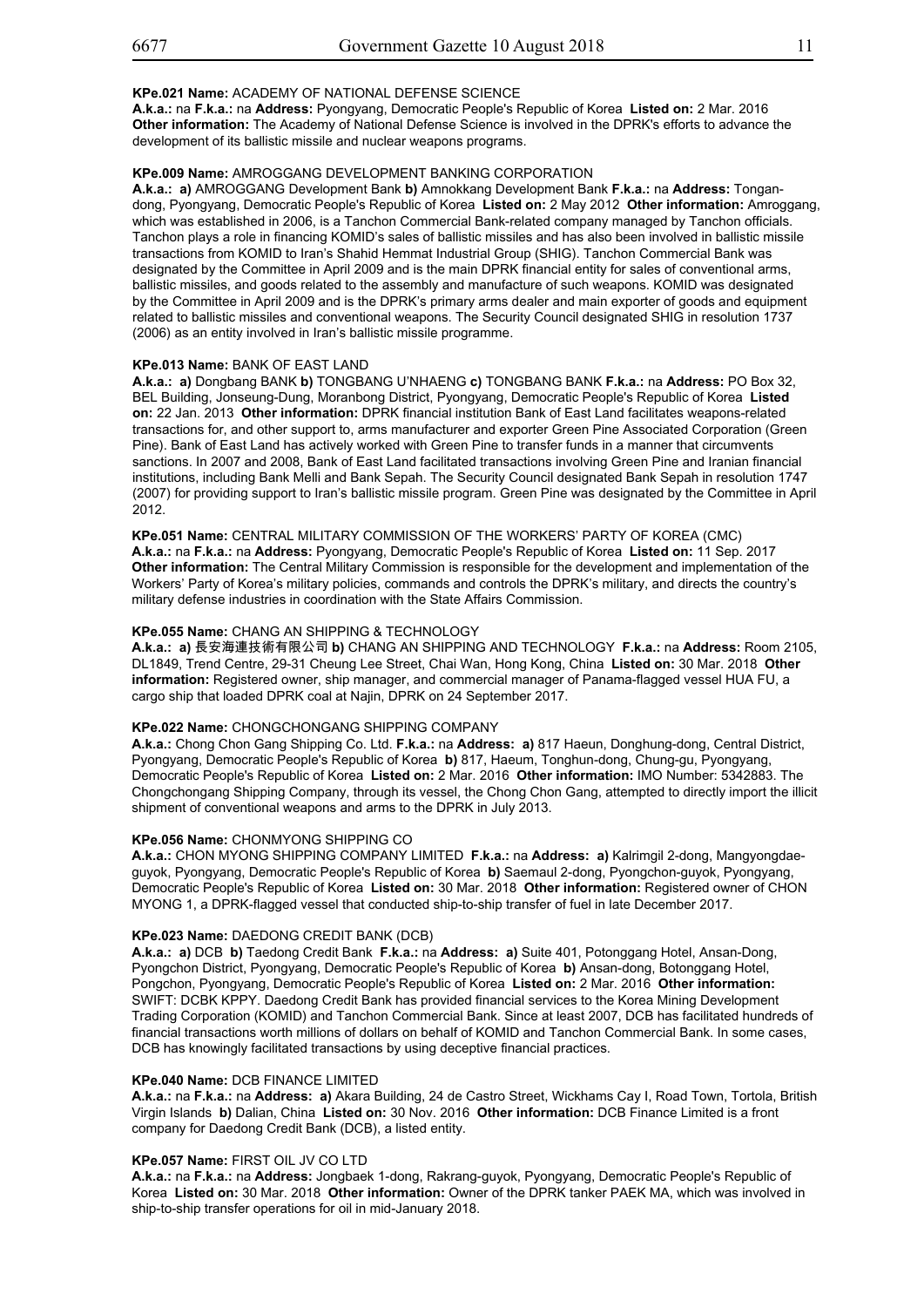## **KPe.047 Name:** FOREIGN TRADE BANK (FTB)

**A.k.a.:** na **F.k.a.:** na **Address:** FTB Building, Jungsong-dong, Central District, Pyongyang, Democratic People's Republic of Korea **Listed on:** 5 Aug. 2017 **Other information:** Foreign Trade Bank is a state-owned bank and acts as the DPRK's primary foreign exchange bank and has provided key financial support to the Korea Kwangson Banking Corporation.

## **KPe.007 Name:** GENERAL BUREAU OF ATOMIC ENERGY (GBAE)

**A.k.a.:** General Department of Atomic Energy (GDAE) **F.k.a.:** na **Address:** Haeudong, Pyongchen District, Pyongyang, Democratic People's Republic of Korea **Listed on:** 16 Jul. 2009 **Other information:** The GBAE is responsible for the DPRK's nuclear program, which includes the Yongbyon Nuclear Research Center and its 5 MWe (25 MWt) plutonium production research reactor, as well as its fuel fabrication and reprocessing facilities. The GBAE has held nuclear-related meetings and discussions with the International Atomic Energy Agency. GBAE is the primary DPRK government agency that oversees nuclear programs, including the operation of the Yongbyon Nuclear Research Center.

## **KPe.010 Name: GREEN PINE ASSOCIATED CORPORATION**

**A.k.a.: a)** CHO'NGSONG UNITED TRADING COMPANY **b)** CHONGSONG YONHAP **c)** CH'O'NGSONG YO'NHAP **d)** CHOSUN CHAWO'N KAEBAL T'UJA HOESA **e)** JINDALLAE **f)** KU'MHAERYONG COMPANY LTD. **g)** NATURAL RESOURCES DEVELOPMENT AND INVESTMENT CORPORATION **h)** SAEINGP'IL COMPANY **i)** National Resources Development and Investment Corporation **j)** Saeng Pil Trading Corporation **F.k.a.:** na **Address: a)** c/ o Reconnaissance General Bureau Headquarters, Hyongjesan-Guyok, Pyongyang, Democratic People's Republic of Korea **b)** Nungrado, Pyongyang, Democratic People's Republic of Korea **c)** Rakrang No. 1 Rakrang District Pyongyang Korea, Chilgol-1 dong, Mangyongdae District, Pyongyang, Democratic People's Republic of Korea **Listed on:** 2 May 2012 ( amended on 5 Jun. 2017 ) **Other information:** Green Pine Associated Corporation ("Green Pine") has taken over many of the activities of the Korea Mining Development Trading Corporation (KOMID). KOMID was designated by the Committee in April 2009 and is the DPRK's primary arms dealer and main exporter of goods and equipment related to ballistic missiles and conventional weapons. Green Pine is also responsible for approximately half of the arms and related materiel exported by the DPRK. Green Pine has been identified for sanctions for exporting arms or related material from North Korea. Green Pine specializes in the production of maritime military craft and armaments, such as submarines, military boats and missile systems, and has exported torpedoes and technical assistance to Iranian defence-related firms. Telephone number: +850-2-18111(ext. 8327). Facsimile number: +850-2-3814685 and +850-2-3813372. Email addresses: pac@silibank.com and kndic@co.chesin.com.

#### **KPe.058 Name:** HAPJANGGANG SHIPPING CORP

**A.k.a.:** na **F.k.a.:** na **Address:** Kumsong 3-dong, Mangyongdae-guyok, Pyongyang, Democratic People's Republic of Korea **Listed on:** 30 Mar. 2018 **Other information:** Registered owner of the DPRK tanker NAM SAN 8, believed to have been involved in ship-to-ship transfer operations for oil, and owner of vessel HAP JANG GANG 6.

#### **KPe.024 Name:** HESONG TRADING COMPANY

**A.k.a.:** na **F.k.a.:** na **Address:** Pyongyang, Democratic People's Republic of Korea **Listed on:** 2 Mar. 2016 **Other information:** The Korea Mining Development Trading Corporation (KOMID) is the parent company of Hesong Trading Corporation.

## **KPe.005 Name:** HONG KONG ELECTRONICS

**A.k.a.:** HONG KONG ELECTRONICS KISH CO. **F.k.a.:** na **Address:** Sanaee Street, Kish Island, Iran **Listed on:** 16 Jul. 2009 **Other information:** Owned or controlled by, or acts or purports to act for or on behalf of Tanchon Commercial Bank and KOMID. Hong Kong Electronics has transferred millions of dollars of proliferation-related funds on behalf of Tanchon Commercial Bank and KOMID (both designated by the Committee in April 2009) since 2007. Hong Kong Electronics has facilitated the movement of money from Iran to the DPRK on behalf of KOMID.

#### **KPe.059 Name:** HUAXIN SHIPPING HONGKONG LTD

**A.k.a.:** 華信船務(香港)有限公司 **F.k.a.:** na **Address:** Room 2105, Trend Centre, 29-31 Chueng Lee Street, Chai Wan, Hong Kong, China **Listed on:** 30 Mar. 2018 **Other information:** Ship and commercial manager of the ASIA BRIDGE 1. Hong Kong-owned vessel, the probable "ASIA BRIDGE 1" was instructed on 19 October 2017 by Huaxin Shipping to make preparations for entry into Nampo, DPRK to receive a shipment of coal bound for Vietnam. The "ASIA BRIDGE 1" was instructed by an unidentified employee of Huaxin Shipping Ltd. to make preparations to receive 8,000 metric tons of coal and then sail to Cam Pha, Vietnam. The master of the vessel was instructed to cover the ship's name and other markings using canvas while in port at Nampo.

#### **KPe.034 Name:** ILSIM INTERNATIONAL BANK

**A.k.a.:** na **F.k.a.:** na **Address:** Pyongyang, Democratic People's Republic of Korea **Listed on:** 30 Nov. 2016 **Other information:** Ilsim International Bank is affiliated with the DPRK military and has a close relationship with Korea Kwangson Banking Corporation (KKBC). Ilsim International Bank has attempted to evade United Nations sanctions. SWIFT: ILSIKPPY

## **KPe.043 Name:** KANGBONG TRADING CORPORATION

**A.k.a.:** na **F.k.a.:** na **Address:** Democratic People's Republic of Korea **Listed on:** 2 Jun. 2017 **Other information:** The Kangbong Trading Corporation sold, supplied, transferred, or purchased, directly or indirectly, to or from the DPRK, metal, graphite, coal, or software, where revenue or goods received may benefit the Government of the DPRK or the Workers' Party of Korea. The Kangbong Trading Corporation's parent is the Ministry of People's Armed Forces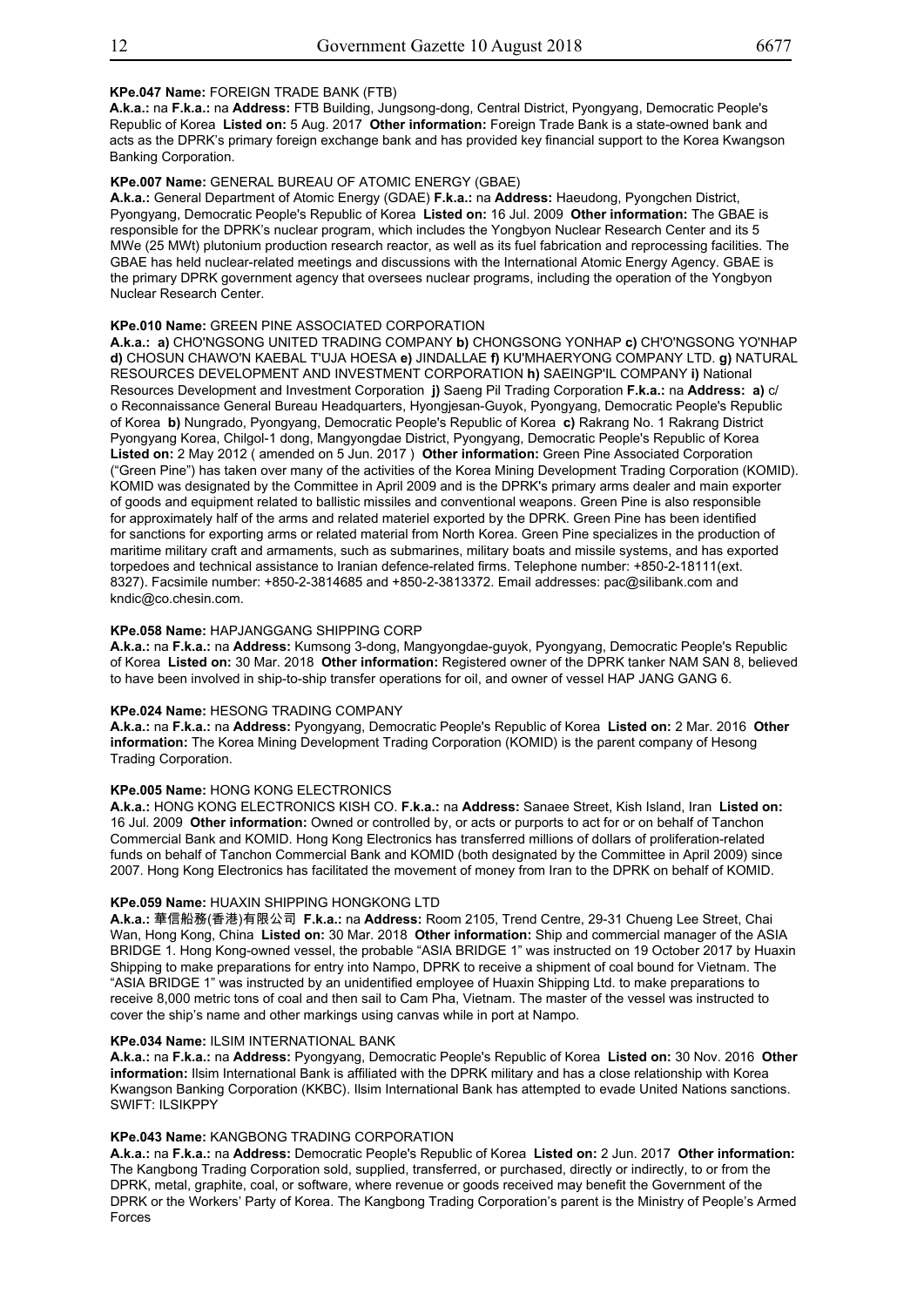#### **KPe.060 Name:** KINGLY WON INTERNATIONAL CO., LTD

**A.k.a.:** na **F.k.a.:** na **Address:** Trust Company Complex, Ajeltake Road, Ajeltake Island, Majuro MH, 96960, Marshall Islands **Listed on:** 30 Mar. 2018 **Other information:** In 2017, Tsang Yung Yuan (aka Neil Tsang) and Kingly Won attempted to engage in an oil deal valued at over \$1 million with a petroleum company in a third country to illicitly transfer to the DPRK. Kingly Won acted as a broker for that petroleum company and a Chinese company that reached out to Kingly Won to purchase marine oil on its behalf.

#### **KPe.061 Name:** KOREA ACHIM SHIPPING CO

**A.k.a.:** na **F.k.a.:** na **Address:** Sochang-dong, Chung-guyok, Pyongyang, Democratic People's Republic of Korea **Listed on:** 30 Mar. 2018 **Other information:** Registered owner of DPRK tanker CHON MA SAN. DPRK-flagged CHON MA SAN prepared for likely ship-to-ship transfer operations in late January 2018. The master of the DPRKflagged motor tanker YU JONG 2 reported on 18 November 2017 to an unidentified DPRK-based controller that the vessel was avoiding a storm in advance of a ship-to-ship transfer. The master suggested that the YU JONG 2 load fuel oil before the DPRK-flagged tanker CHON MA SAN since the CHON MA SAN's larger size was better suited to conduct ship-to-ship transfers in a storm. After the CHON MA SAN loaded fuel oil from a vessel, the YU JONG 2 loaded 1,168 kiloliters of fuel oil on 19 November 2017 through a ship-to-ship transfer operation.

#### **KPe.062 Name:** KOREA ANSAN SHIPPING COMPANY

**A.k.a.:** KOREA ANSAN SHPG COMPANY **F.k.a.:** na **Address:** Pyongchon 1-dong, Pyongchon-guyok, Pyongyang, Democratic People's Republic of Korea **Listed on:** 30 Mar. 2018 **Other information:** Registered owner of DPRK tanker AN SAN 1 believed to have been involved in ship-to-ship transfer operations for oil.

#### **KPe.019 Name:** KOREA COMPLEX EQUIPMENT IMPORT CORPORATION

**A.k.a.:** na **F.k.a.:** na **Address:** Rakwon-dong, Pothonggang District, Pyongyang, Democratic People's Republic of Korea **Listed on:** 7 Mar. 2013 **Other information:** Korea Ryonbong General Corporation is the parent company of Korea Complex Equipment Import Corporation. Korea Ryonbong General Corporation was designated by the Committee in April 2009 and is a defense conglomerate specializing in acquisition for DPRK defense industries and support to that country's military-related sales.

#### **KPe.035 Name:** KOREA DAESONG BANK

**A.k.a.: a)** Choson Taesong Unhaeng **b)** Taesong Bank **F.k.a.:** na **Address:** Segori-dong, Gyongheung St. Potonggang District, Pyongyang, Democratic People's Republic of Korea **Listed on:** 30 Nov. 2016 **Other information:** Daesong Bank is owned and controlled by Office 39 of the Korea Workers' Party. SWIFT/BIC: KDBKKPPY

#### **KPe.042 Name:** KOREA DAESONG GENERAL TRADING CORPORATION

**A.k.a.: a)** Daesong Trading **b)** Daesong Trading Company **c)** Korea Daesong Trading Company **d)** Korea Daesong Trading Corporation **F.k.a.:** na **Address:** Pulgan Gori Dong 1, Potonggang District, Pyongyang City, Democratic People's Republic of Korea **Listed on:** 30 Nov. 2016 **Other information:** Korea Daesong General Trading Corporation is affiliated with Office 39 through minerals (gold) exports, metals, machinery, agricultural products, ginseng, jewelry, and light industry products.

#### **KPe.037 Name:** KOREA FOREIGN TECHNICAL TRADE CENTER

**A.k.a.:** na **F.k.a.:** na **Address:** Democratic People's Republic of Korea **Listed on:** 30 Nov. 2016 **Other information:** Korea Foreign Technical Trade Center is a DPRK firm trading in coal. DPRK generates a significant share of the funds needed to finance its nuclear and ballistic missile programs by mining natural resources and selling those resources abroad.

#### **KPe.011 Name:** KOREA HEUNGJIN TRADING COMPANY

**A.k.a.: a)** Hunjin TRADING Co. **b)** Korea Henjin Trading Co. **c)** Korea Hengjin Trading Company **F.k.a.:** na **Address:** Pyongyang, Democratic People's Republic of Korea **Listed on:** 2 May 2012 **Other information:** The Korea Heungjin Trading Company is used by KOMID for trading purposes. We suspect it has been involved in supplying missile-related goods to Iran's Shahid Hemmat Industrial Group (SHIG). Heungjin has been associated with KOMID, and, more specifically, KOMID's procurement office. Heungjin has been used to procure an advanced digital controller with applications in missile design. KOMID was designated by the Committee in April 2009 and is the DPRK's primary arms dealer and main exporter of goods and equipment related to ballistic missiles and conventional weapons. The Security Council designated SHIG in resolution 1737 (2006) as an entity involved in Iran's ballistic missile programme.

#### **KPe.006 Name:** KOREA HYOKSIN TRADING CORPORATION

**A.k.a.:** KOREA HYOKSIN EXPORT AND IMPORT CORPORATION **F.k.a.:** na **Address:** Rakwon-dong, Pothonggang District, Pyongyang, Democratic People's Republic of Korea **Listed on:** 16 Jul. 2009 **Other information:** A DPRK company based in Pyongyang that is subordinate to Korea Ryonbong General Corporation (designated by the Committee in April 2009) and is involved in the development of WMD.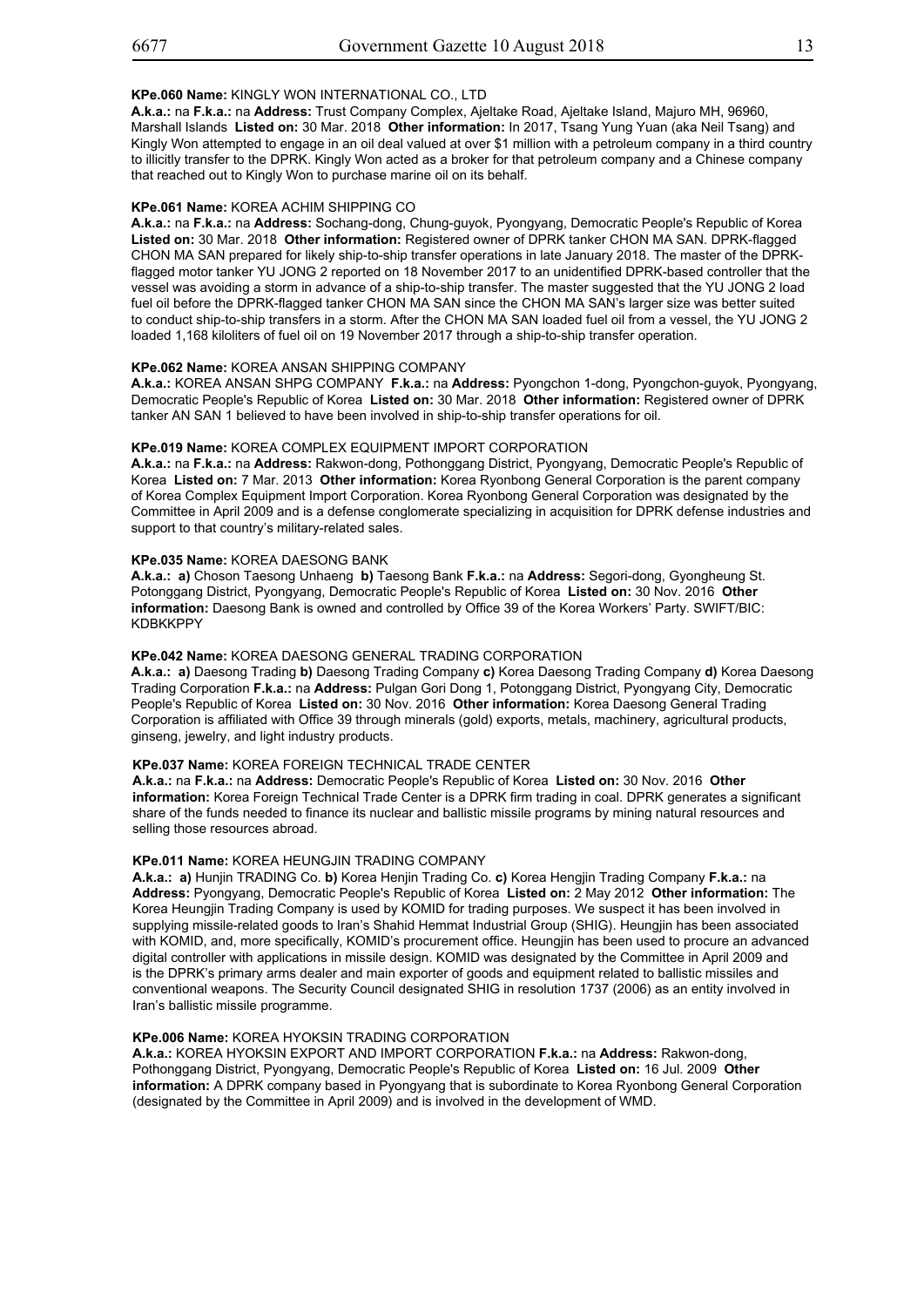## **KPe.039 Name:** KOREA INTERNATIONAL CHEMICAL JOINT VENTURE COMPANY

(designated by the Committee in April 2009) and is involved in April 2009) and is involved in the development of WMD.

**A.k.a.: a)** Choson International Chemicals Joint Operation Company **b)** Chosun International Chemicals Joint Operation Company **c)** International Chemical Joint Venture Company **F.k.a.:** na **Address: a)** Hamhung, South Hamgyong Province, Democratic People's Republic of Korea **b)** Man gyongdae-kuyok, Pyongyang, Democratic People's Republic of Korea **c)** Mangyungdae-gu, Pyongyang, Democratic People's Republic of Korea **Listed on:** 30 Nov. 2016 **Other information:** Korea International Chemical Joint Venture Company is a subsidiary of Korea Ryonbong General Corporation – DPRK's defense conglomerate specializing in acquisition for DPRK defense industries and support to Pyongyang's military related sales – and has engaged in proliferation-related transactions.

## **KPe.014 Name:** KOREA KUMRYONG TRADING CORPORATION

**A.k.a.:** na **F.k.a.:** na **Address:** na **Listed on:** 22 Jan. 2013 **Other information:** Used as an alias by the Korea Mining Development Trading Corporation (KOMID) to carry out procurement activities. KOMID was designated by the Committee in April 2009 and is the DPRK's primary arms dealer and main exporter of goods and equipment related to ballistic missiles and conventional weapons.

## **KPe.044 Name:** KOREA KUMSAN TRADING CORPORATION

**A.k.a.:** na **F.k.a.:** na **Address:** Pyongyang, Democratic People's Republic of Korea **Listed on:** 2 Jun. 2017 **Other information:** Korea Kumsan Trading Corporation is owned or controlled by, or acting or purporting to act for or on behalf of, directly or indirectly, the General Bureau of Atomic Energy, which oversees the DPRK's nuclear programme

#### **KPe.025 Name:** KOREA KWANGSON BANKING CORPORATION (KKBC)

**A.k.a.:** KKBC **F.k.a.:** na **Address:** Jungson-dong, Sungri Street, Central District, Pyongyang, Democratic People's Republic of Korea **Listed on:** 2 Mar. 2016 **Other information:** KKBC provides financial services in support to Tanchon Commercial Bank and Korea Hyoksin Trading Corporation, a subordinate of the Korea Ryonbong General Corporation. Tanchon Commercial Bank has used KKBC to facilitate funds transfers likely amounting to millions of dollars, including transfers involving Korea Mining Development Corporation related funds.

## **KPe.026 Name:** KOREA KWANGSONG TRADING CORPORATION

**A.k.a.:** na **F.k.a.:** na **Address:** Rakwon-dong, Pothonggang District, Pyongyang, Democratic People's Republic of Korea **Listed on:** 2 Mar. 2016 **Other information:** The Korea Ryongbong General Corporation is the parent company of Korea Kwangsong Trading Corporation.

#### **KPe.001 Name:** KOREA MINING DEVELOPMENT TRADING CORPORATION

Central District, Pyongyang, Democratic People's Republic of Korea Listed on: 24 Apr. 2009 Other information: **A.k.a.: a)** CHANGGWANG SINYONG CORPORATION **b)** EXTERNAL TECHNOLOGY GENERAL CORPORATION **c)** DPRKN MINING DEVELOPMENT TRADING COOPERATION **d)** "KOMID" **F.k.a.:** na **Address:** Primary arms dealer and main exporter of goods and equipment related to ballistic missiles and conventional weapons.

## **KPe.063 Name:** KOREA MYONGDOK SHIPPING CO

**A.k.a.:** na **F.k.a.:** na **Address:** Chilgol 2-dong, Mangyongdae-guyok, Pyongyang, Democratic People's Republic of Korea **Listed on:** 30 Mar. 2018 **Other information:** Registered owner of the YU PHYONG 5. In late November 2017, the YU PHYONG 5 conducted a ship-to-ship transfer of 1,721 metric tons of fuel oil.

#### **KPe.038 Name:** KOREA PUGANG TRADING CORPORATION

**A.k.a.:** na **F.k.a.:** na **Address:** Rakwon-dong, Pothonggang District, Pyongyang, Democratic People's Republic of Korea **Listed on:** 30 Nov. 2016 **Other information:** Korea Pugang Trading Corporation is owned by the Korea Ryonbong General Corporation, DPRK's defense conglomerate specializing in acquisition for DPRK defense industries and support to Pyongyang's military related sales.

#### **KPe.002 Name:** KOREA RYONBONG GENERAL CORPORATION

**A.k.a.:** KOREA YONBONG GENERAL CORPORATION **F.k.a.:** LYONGAKSAN GENERAL TRADING CORPORATION **Address: a)** Pot'onggang District, Pyongyang, Democratic People's Republic of Korea **b)** Rakwon-dong, Pothonggang District, Pyongyang, Democratic People's Republic of Korea **Listed on:** 24 Apr. 2009 **Other information:** Defense conglomerate specializing in acquisition for DPRK defense industries and support to that country's military-related sales.

#### **KPe.016 Name:** KOREA RYONHA MACHINERY JOINT VENTURE CORPORATION

**A.k.a.: a)** Chosun Yunha Machinery Joint Operation Company **b)** Korea Ryenha Machinery J/V Corporation **c)** Ryonha Machinery Joint Venture Corporation **d)** Ryonha Machinery Corporation **e)** Ryonha Machinery **f)** Ryonha Machine Tool **g)** Ryonha Machine Tool Corporation **h)** Ryonha Machinery Corp. **i)** Ryonhwa Machinery Joint Venture Corporation **j)** Ryonhwa Machinery JV **k)** Huichon Ryonha Machinery General Plant **l)** Unsan **m)** Unsan Solid Tools **n)** Millim Technology Company **o)** 朝鲜联合机械贸易会社 **F.k.a.:** na **Address: a)** Tongan-dong, Central District, Pyongyang, Democratic People's Republic of Korea **b)** Mangungdae-gu, Pyongyang, Democratic People's Republic of Korea **c)** Mangyongdae District, Pyongyang, Democratic People's Republic of Korea **Listed on:** 22 Jan. 2013 ( amended on 7 Jan. 2014, 2 Apr. 2014 ) **Other information:** Korea Ryonbong General Corporation is the parent company of Korea Ryonha Machinery Joint Venture Corporation. Korea Ryonbong General Corporation was designated by the Committee in April 2009 and is a defense conglomerate specializing in acquisition for DPRK defense industries and support to that country's military-related sales. Email addresses: ryonha@silibank.com; sjc-117@hotmail.com; and millim@silibank.com. Telephone numbers: 850-2-18111; 850-2-18111-8642; and 850 2 18111-3818642. Facsimile number: 850-2-381-4410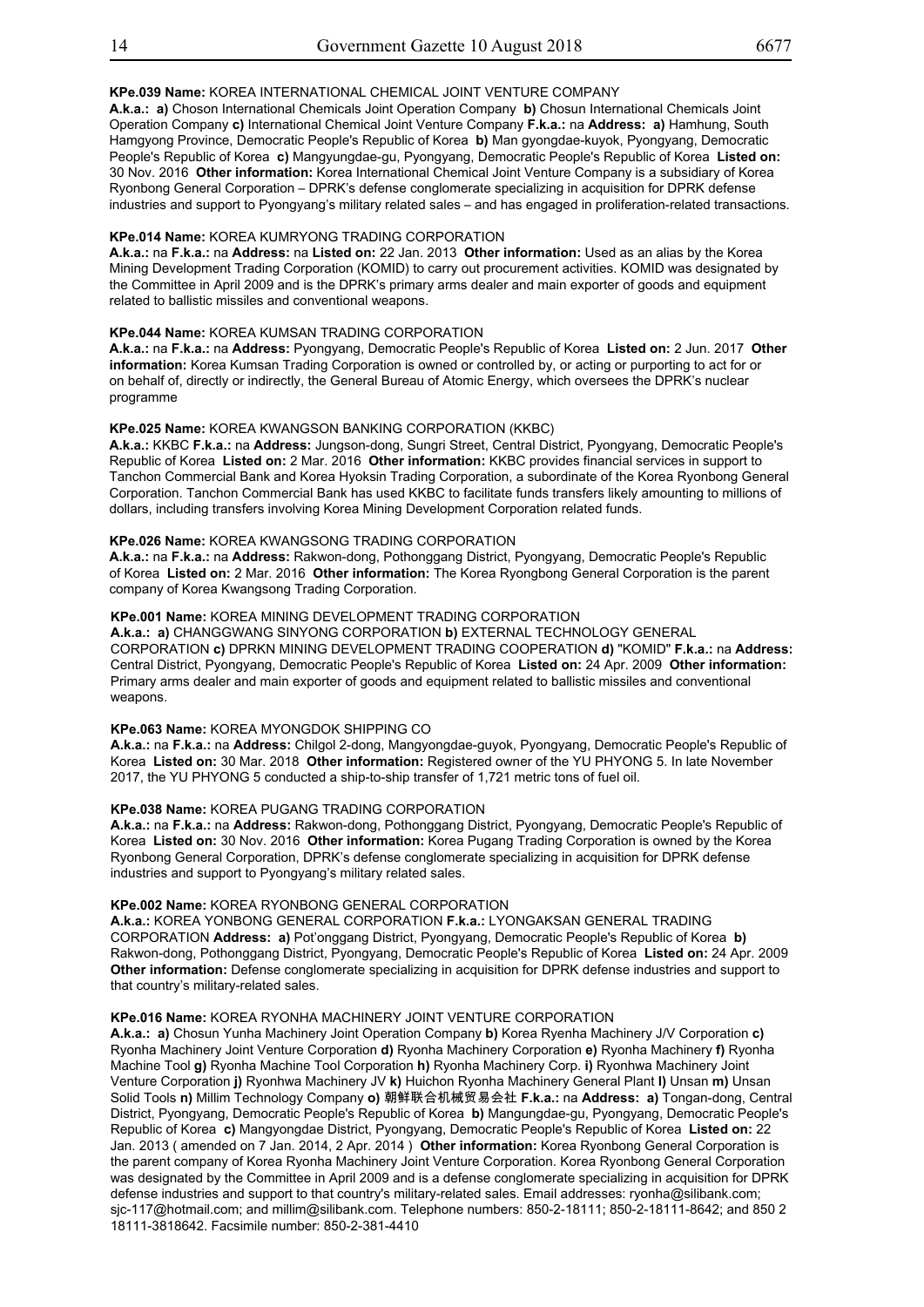#### **KPe.064 Name:** KOREA SAMJONG SHIPPING

**A.k.a.:** na **F.k.a.:** na **Address:** Tonghung-dong, Chung-guyok, Pyongyang, Democratic People's Republic of Korea **Listed on:** 30 Mar. 2018 **Other information:** Registered owner of DPRK tankers SAM JONG 1 and SAM JONG 2. Both vessels are believed to have imported refined petroleum to DPRK in violation of UN sanctions in late January 2018.

#### **KPe.065 Name:** KOREA SAMMA SHIPPING CO

**A.k.a.:** na **F.k.a.:** na **Address:** Rakrang 3-dong, Rakrang-guyok, Pyongyang, Democratic People's Republic of Korea **Listed on:** 30 Mar. 2018 **Other information:** A DPRK-flagged tanker, SAM MA 2 owned by Korea Samma Shipping Company, conducted a ship-to-ship transfer of oil and fabricated documents in mid-October 2017, loading almost 1,600 metric tons of fuel oil in one transaction. The ship master was instructed to erase SAMMA SHIPPING and the Korean words found on the ship's seal and instead put "Hai Xin You 606" to mask its identity as a DPRK vessel.

#### **KPe.041 Name:** KOREA TAESONG TRADING COMPANY

**A.k.a.:** na **F.k.a.:** na **Address:** Pyongyang, Democratic People's Republic of Korea **Listed on:** 30 Nov. 2016 **Other** information: Korea Taesong Trading Company has acted on behalf of KOMID in dealings with Syria.

## **KPe.033 Name:** KOREA UNITED DEVELOPMENT BANK

Page 16 of 21 **A.k.a.:** na **F.k.a.:** na **Address:** Pyongyang, Democratic People's Republic of Korea **Listed on:** 30 Nov. 2016 **Other information:** Korea United Development Bank operates in the financial services industry of the DPRK economy. SWIFT/BIC: KUDBKPPY

#### **KPe.066 Name:** KOREA YUJONG SHIPPING CO LTD

**A.k.a.:** na **F.k.a.:** na **Address:** Puksong 2-dong, Pyongchon-guyok, Pyongyang, Democratic People's Republic of Korea **Listed on:** 30 Mar. 2018 **Other information:** Registered owner of the DPRK tanker YU JONG 2, which loaded 1,168 kiloliters of fuel oil on 19 November 2017 through a ship-to-ship transfer operation. Company Number IMO 5434358.

#### **KPe.012 Name:** KOREAN COMMITTEE FOR SPACE TECHNOLOGY

**A.k.a.: a)** DPRK Committee for Space Technology **b)** Department of Space Technology of the DPRK **c)** Committee for Space Technology **d)** KCST **F.k.a.:** na **Address:** Pyongyang, Democratic People's Republic of Korea **Listed on:** 22 Jan. 2013 **Other information:** The Korean Committee for Space Technology (KCST) orchestrated the DPRK's launches on 13 April 2012 and 12 December 2012 via the satellite control center and Sohae launch area.

#### **KPe.048 Name:** KOREAN NATIONAL INSURANCE COMPANY (KNIC)

**A.k.a.:** Korea Foreign Insurance Company **F.k.a.:** na **Address:** Central District, Pyongyang, Democratic People's Republic of Korea **Listed on:** 5 Aug. 2017 **Other information:** The Korean National Insurance Company is a DPRK financial and insurance company and is affiliated with Office 39.

#### **KPe.008 Name:** KOREAN TANGUN TRADING CORPORATION

**A.k.a.:** na **F.k.a.:** na **Address:** Pyongyang, Democratic People's Republic of Korea **Listed on:** 16 Jul. 2009 **Other information:** Korea Tangun Trading Corporation is subordinate to DPRK's Second Academy of Natural Sciences and is primarily responsible for the procurement of commodities and technologies to support DPRK's defense research and development programs, including, but not limited to, WMD and delivery system programs and procurement, including materials that are controlled or prohibited under relevant multilateral control regimes.

#### **KPe.045 Name:** KORYO BANK

**A.k.a.:** na **F.k.a.:** na **Address:** Pyongyang, Democratic People's Republic of Korea **Listed on:** 2 Jun. 2017 **Other information:** Koryo Bank operates in the financial services industry in the DPRK's economy and is associated with Office 38 and Office 39 of the KWP

## **KPe.049 Name:** KORYO CREDIT DEVELOPMENT BANK

**A.k.a.: a)** Daesong Credit Development Bank **b)** Koryo Global Credit Bank **c)** Koryo Global Trust Bank **F.k.a.:** na **Address:** Pyongyang, Democratic People's Republic of Korea **Listed on:** 5 Aug. 2017 **Other information:** Koryo Credit Development Bank operates in the financial services industry in the DPRK's economy.

#### **KPe.067 Name:** KOTI CORP

**A.k.a.:** na **F.k.a.:** na **Address:** Panama City, Panama **Listed on:** 30 Mar. 2018 **Other information:** Ship manager and commercial manager of the Panama-flagged vessel KOTI, which conducted ship-to-ship transfers of likely petroleum product to the DPRK-flagged KUM UN SAN 3 on 9 December 2017.

#### **KPe.017 Name:** LEADER (HONG KONG) INTERNATIONAL

**A.k.a.: a)** Leader International Trading Limited **b)** Leader (Hong Kong) International Trading Limited **F.k.a.:** na **Address:** LM-873, RM B, 14/F, Wah Hen Commercial Centre, 383 Hennessy Road, Wanchai, Hong Kong Special Administrative Region **Listed on:** 22 Jan. 2013 ( amended on 20 Jun. 2014 ) **Other information:** Facilitates shipments on behalf of the Korea Mining Development Trading Corporation (KOMID). KOMID was designated by the Committee in April 2009 and is the DPRK's primary arms dealer and main exporter of goods and equipment related to ballistic missiles and conventional weapons. Hong Kong company registration number 1177053.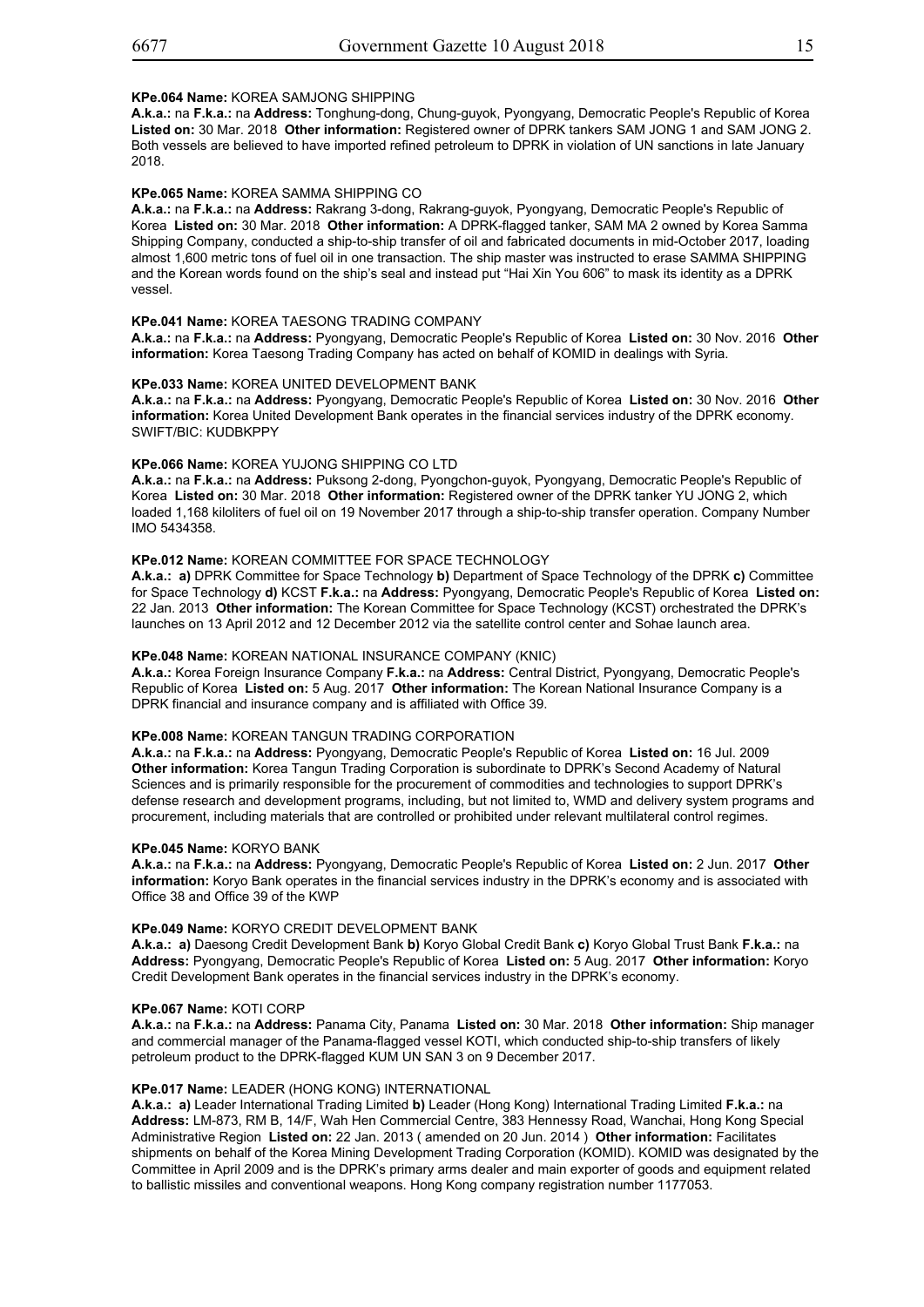Res. 1718 (2006) List

#### **KPe.050 Name:** MANSUDAE OVERSEAS PROJECT GROUP OF COMPANIES

**A.k.a.:** Mansudae Art Studio **F.k.a.:** na **Address:** Pyongyang, Democratic People's Republic of Korea **Listed on:** 5 Aug. 2017 **Other information:** Mansudae Overseas Project Group of Companies engaged in, facilitated, or was responsible for the exportation of workers from the DPRK to other nations for construction-related activities including for statues and monuments to generate revenue for the Government of the DPRK or the Workers' Party of Korea. The Mansudae Overseas Project Group of Companies has been reported to conduct business in countries in Africa and Southeast Asia including Algeria, Angola, Botswana, Benin, Cambodia, Chad, the Democratic Republic of the Congo, Equatorial Guinea, Malaysia, Mozambique, Madagascar, Namibia, Syria, Togo, and Zimbabwe.

#### **KPe.027 Name:** MINISTRY OF ATOMIC ENERGY INDUSTRY

**A.k.a.:** MAEI **F.k.a.:** na **Address:** Haeun-2-dong, Pyongchon District, Pyongyang, Democratic People's Republic of Korea **Listed on:** 2 Mar. 2016 **Other information:** The Ministry of Atomic Energy Industry was created in 2013 for the purpose of modernizing the DPRK's atomic energy industry to increase the production of nuclear materials, improve their quality, and further develop an independent DPRK nuclear industry. As such, the MAEI is known to be a critical player in the DPRK's development of nuclear weapons and is in charge of day-to-day operation of the country's nuclear weapons program, and under it are other nuclear-related organizations. Under this ministry are a number of nuclear-related organizations and research centers, as well as two committees: an Isotope Application Committee and a Nuclear Energy Committee. The MAEI also directs a nuclear research center at Yongbyun, the site of the DPRK's known plutonium facilities. Furthermore, in the 2015 Panel of Experts (POE) report, the POE stated that Ri Je-son, a former director of the GBAE who was designated by the Committee established pursuant to resolution 1718 (2006) in 2009 for engagement in or support for nuclear related programs, was appointed as head of the MAEI on April 9, 2014.

#### **KPe.054 Name:** MINISTRY OF THE PEOPLE'S ARMED FORCES (MPAF)

**A.k.a.:** na **F.k.a.:** na **Address:** Pyongyang, Democratic People's Republic of Korea **Listed on:** 22 Dec. 2017 **Other information:** The Ministry of the People's Armed Forces manages the general administrative and logistical needs of the Korean People's Army

## **KPe.028 Name:** MUNITIONS INDUSTRY DEPARTMENT

**A.k.a.: a)** Military Supplies Industry Department **b)** MID **F.k.a.:** na **Address:** Pyongyang, Democratic People's Republic of Korea **Listed on:** 2 Mar. 2016 ( amended on 9 Jul. 2018 ) **Other information:** The Munitions Industry Department is involved in key aspects of the DPRK's missile program. MID is responsible for overseeing the development of the DPRK's ballistic missiles, including the Taepo Dong-2.The MID oversees the DPRK's weapons production and R&D programs, including the DPRK's ballistic missile program. The Second Economic Committee and the Second Academy of Natural Sciences – also designated in August 2010 – are subordinate to the MID. The MID in recent years has worked to develop the KN08 road-mobile ICBM. The MID oversees the DPRK's nuclear program. The Nuclear Weapons Institute is subordinate to the MID.

#### **KPe.068 Name:** MYOHYANG SHIPPING CO

**A.k.a.:** na **F.k.a.:** na **Address:** Kumsong 3-dong, Mangyongdae-guyok, Pyongyang, Democratic People's Republic of Korea **Listed on:** 30 Mar. 2018 **Other information:** Ship manager of DPRK oil products tanker YU SON, which is believed to have been involved in ship-to-ship transfer operations for oil.

#### **KPe.004 Name:** NAMCHONGANG TRADING CORPORATION

**A.k.a.: a)** NCG **b)** NAMCHONGANG TRADING **c)** NAM CHON GANG CORPORATION **d)** NOMCHONGANG TRADING CO. **e)** NAM CHONG GAN TRADING CORPORATION **f)** Namhung Trading Corporation **g)** Korea Daeryonggang Trading Corporation **h)** Korea Tearyonggang Trading Corporation **F.k.a.:** na **Address: a)** Pyongyang, Democratic People's Republic of Korea **b)** Sengujadong 11-2/(or Kwangbok-dong), Mangyongdae District, Pyongyang, Democratic People's Republic of Korea **Listed on:** 16 Jul. 2009 ( amended on 2 Mar. 2016, 5 Jun. 2017 ) **Other information:** Namchongang is a DPRK trading company subordinate to the General Bureau of Atomic Energy (GBAE). Namchongang has been involved in the procurement of Japanese origin vacuum pumps that were identified at a DPRK nuclear facility, as well as nuclear-related procurement associated with a German individual. It has further been involved in the purchase of aluminum tubes and other equipment specifically suitable for a uranium enrichment program from the late 1990s. Its representative is a former diplomat who served as DPRK's representative for the IAEA inspection of the Yongbyon nuclear facilities in 2007. Namchongang's proliferation activities are of grave concern given the DPRK's past proliferation activities. Telephone numbers: +850-2-18111, 18222 (ext. 8573). Facsimile number: +850-2-381-4687.

#### **KPe.029 Name:** NATIONAL AEROSPACE DEVELOPMENT ADMINISTRATION

Page 18 of 21 **A.k.a.:** NADA **F.k.a.:** na **Address:** Democratic People's Republic of Korea **Listed on:** 2 Mar. 2016 **Other information:** NADA is involved in the DPRK's development of space science and technology, including satellite launches and carrier rockets.

#### **KPe.020 Name:** OCEAN MARITIME MANAGEMENT COMPANY, LIMITED (OMM)

**A.k.a.:** na **F.k.a.:** na **Address: a)** Donghung Dong, Central District, PO Box 120, Pyongyang, Democratic People's Republic of Korea **b)** Dongheung-dong Changgwang Street, Chung-Ku, PO Box 125, Pyongyang, Democratic People's Republic of Korea **Listed on:** 28 Jul. 2014 **Other information:** Ocean Maritime Management Company, Limited is the operator/manager of the vessel Chong Chon Gang. It played a key role in arranging the shipment of concealed cargo of arms and related materiel from Cuba to the DPRK in July 2013. As such, Ocean Maritime Management Company, Limited contributed to activities prohibited by the resolutions, namely the arms embargo imposed by resolution 1718 (2006), as modified by resolution 1874 (2009), and contributed to the evasion of the measures imposed by these resolutions. International Maritime Organization (IMO) Number: 1790183.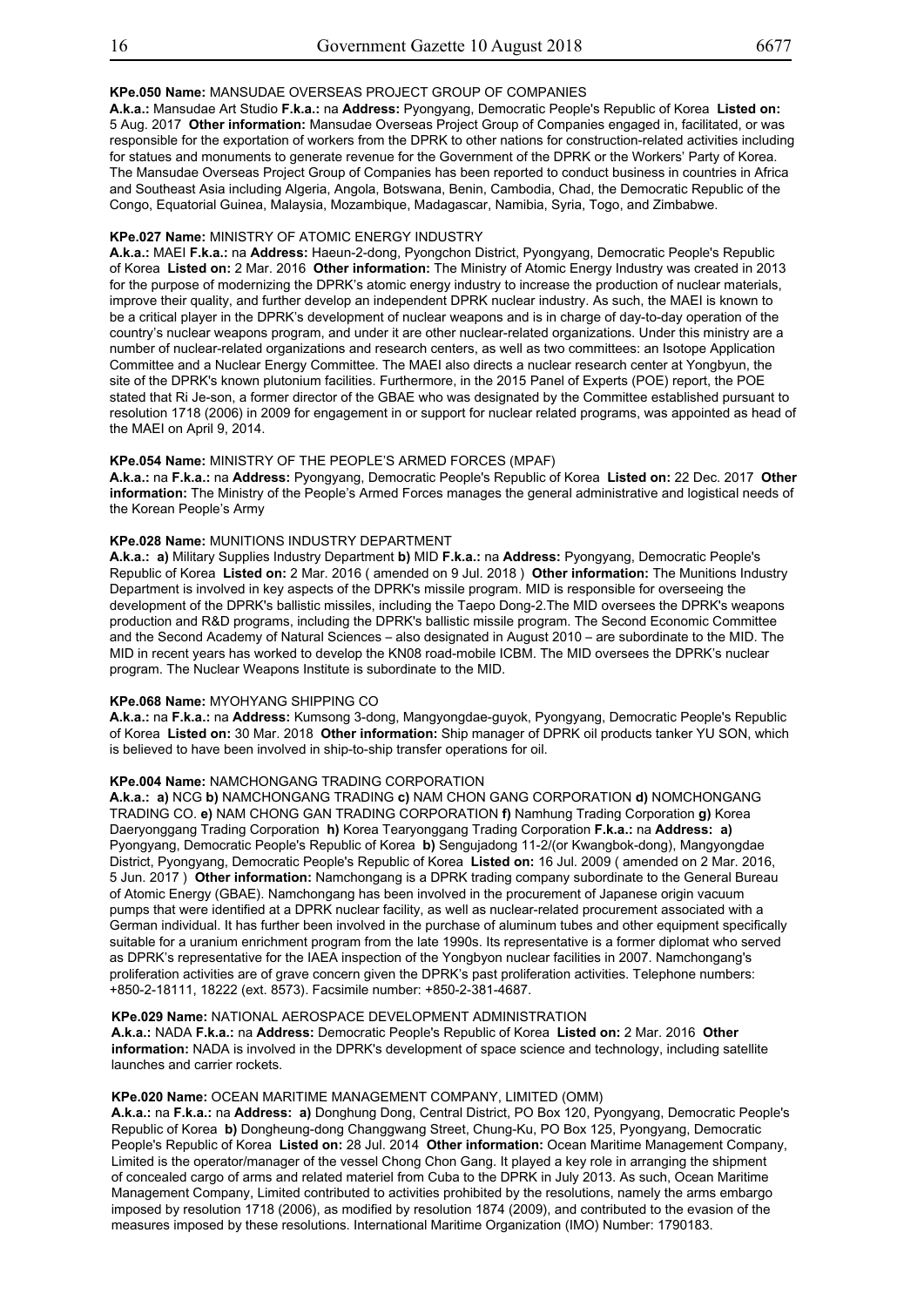## **KPe.030 Name:** OFFICE 39

**A.k.a.: a)** Office #39 **b)** Office No. 39 **c)** Bureau 39 **d)** Central Committee Bureau 39 **e)** Third Floor **f)** Division 39 **F.k.a.:** na **Address:** Democratic People's Republic of Korea **Listed on:** 2 Mar. 2016 **Other information:** DPRK government entity

#### **KPe.052 Name:** ORGANIZATION AND GUIDANCE DEPARTMENT (OGD)

**A.k.a.:** na **F.k.a.:** na **Address:** Democratic People's Republic of Korea **Listed on:** 11 Sep. 2017 **Other information:** The Organization and Guidance Department is a very powerful body of the Worker's Party of Korea. It directs key personnel appointments for the Workers' Party of Korea, the DPRK's military, and the DPRK's government administration. It also purports to control the political affairs of all of the DPRK and is instrumental in implementing the DPRK's censorship policies.

#### **KPe.069 Name:** PAEKMA SHIPPING CO

**A.k.a.:** Care of First Oil JV Co Ltd **F.k.a.:** na **Address:** Jongbaek 1-dong, Rakrang-guyok, Pyongyang, Democratic People's Republic of Korea **Listed on:** 30 Mar. 2018 **Other information:** Registered owner of the DPRK tanker PAEK MA, which was involved in ship-to-ship transfer operations for oil in mid-January 2018.

## **KPe.070 Name:** PHYONGCHON SHIPPING & MARINE

**A.k.a.:** PHYONGCHON SHIPPING AND MARINE **F.k.a.:** na **Address:** Otan-dong, Chung-guyok, Pyongyang, Democratic People's Republic of Korea **Listed on:** 30 Mar. 2018 **Other information:** Registered owner of DPRK tanker JI SONG 6, which is believed to have been involved in ship-to-ship transfer operations of oil in late January 2018. The company also owns vessels JI SONG 8 and WOORY STAR.

#### **KPe.071 Name:** PRO-GAIN GROUP CORPORATION

**A.k.a.:** na **F.k.a.:** na **Address:** na **Listed on:** 30 Mar. 2018 ( amended on 8 Aug. 2018 ) **Other information:** Company owned or controlled by Tsang Yung Yuan and involved in illicit transfers of DPRK coal.

#### **KPe.031 Name:** RECONNAISSANCE GENERAL BUREAU

**A.k.a.: a)** Chongch'al Ch'ongguk **b)** KPA Unit 586 **c)** RGB **F.k.a.:** na **Address: a)** Hyongjesan-Guyok, Pyongyang, Democratic People's Republic of Korea **b)** Nungrado, Pyongyang, Democratic People's Republic of Korea **Listed on:** 2 Mar. 2016 **Other information:** The Reconnaissance General Bureau is the DPRK's premiere intelligence organization, created in early 2009 by the merger of existing intelligence organizations from the Korean Workers' Party, the Operations Department and Office 35, and the Reconnaissance Bureau of the Korean People's Army. The Reconnaissance General Bureau trades in conventional arms and controls the DPRK conventional arms firm Green Recommandance General Dur<br>Pine Associated Corporation.

#### **KPe.018 Name:** SECOND ACADEMY OF NATURAL SCIENCES

from overseas, including Tangun Trading Corporation, for use in the DPRK's missile and probably nuclear **A.k.a.: a)** 2ND ACADEMY OF NATURAL SCIENCES **b)** CHE 2 CHAYON KWAHAKWON **c)** ACADEMY OF NATURAL SCIENCES **d)** CHAYON KWAHAK-WON **e)** NATIONAL DEFENSE ACADEMY **f)** KUKPANG KWAHAK-WON **g)** SECOND ACADEMY OF NATURAL SCIENCES RESEARCH INSTITUTE **h)** SANSRI **F.k.a.:** na **Address:** Pyongyang, Democratic People's Republic of Korea **Listed on:** 7 Mar. 2013 **Other information:** The Second Academy of Natural Sciences is a national-level organization responsible for research and development of the DPRK's advanced weapons systems, including missiles and probably nuclear weapons. The Second Academy of Natural Sciences uses a number of subordinate organizations to obtain technology, equipment, and information weapons programs. Tangun Trading Corporation was designated by the Committee in July 2009 and is primarily responsible for the procurement of commodities and technologies to support DPRK's defense research and development programs, including, but not limited to, weapons of mass destruction and delivery system programs and procurement, including materials that are controlled or prohibited under relevant multilateral control regimes.

#### **KPe.032 Name:** SECOND ECONOMIC COMMITTEE

**A.k.a.:** na **F.k.a.:** na **Address:** Kangdong, Democratic People's Republic of Korea **Listed on:** 2 Mar. 2016 **Other information:** The Second Economic Committee is involved in key aspects of the DPRK's missile program. The Second Economic Committee is responsible for overseeing the production of the DPRK's ballistic missiles, and directs the activities of KOMID.

#### **KPe.072 Name:** SHANGHAI DONGFENG SHIPPING CO LTD

**A.k.a.:** na **F.k.a.:** na **Address:** Room 601, 433, Chifeng Lu, Hongkou Qu, Shanghai, 200083, China **Listed on:** 30 Mar. 2018 **Other information:** Registered owner, ship and commercial manager of the DONG FENG 6, a vessel that loaded coal at Hamhung, DPRK, on 11 July 2017 for export in violation of UN sanctions.

#### **KPe.073 Name:** SHEN ZHONG INTERNATIONAL SHIPPING

**A.k.a.:** 沈忠國際海運有限公司 **F.k.a.:** na **Address:** Unit 503, 5th Floor, Silvercord Tower 2, 30, Canton Road, Tsim Sha Tsui, Kowloon, Hong Kong, China **Listed on:** 30 Mar. 2018 **Other information:** Ship and commercial manager of HAO FAN 2 and HAO FAN 6, St Kitts-Nevis-flagged vessels. The HAO FAN 6 loaded coal at Nampo, DPRK, on 27 August 2017. HAO FAN 2 loaded DPRK coal at Nampo, DPRK, on 3 June 2017.

#### **KPe.036 Name:** SINGWANG ECONOMICS AND TRADING GENERAL CORPORATION

**A.k.a.:** na **F.k.a.:** na **Address:** Democratic People's Republic of Korea **Listed on:** 30 Nov. 2016 **Other information:** Singwang Economics and Trading General Corporation is a DPRK firm for trading in coal. DPRK generates a significant share of the money for its nuclear and ballistic missile programs by mining natural resources and selling those resources abroad.